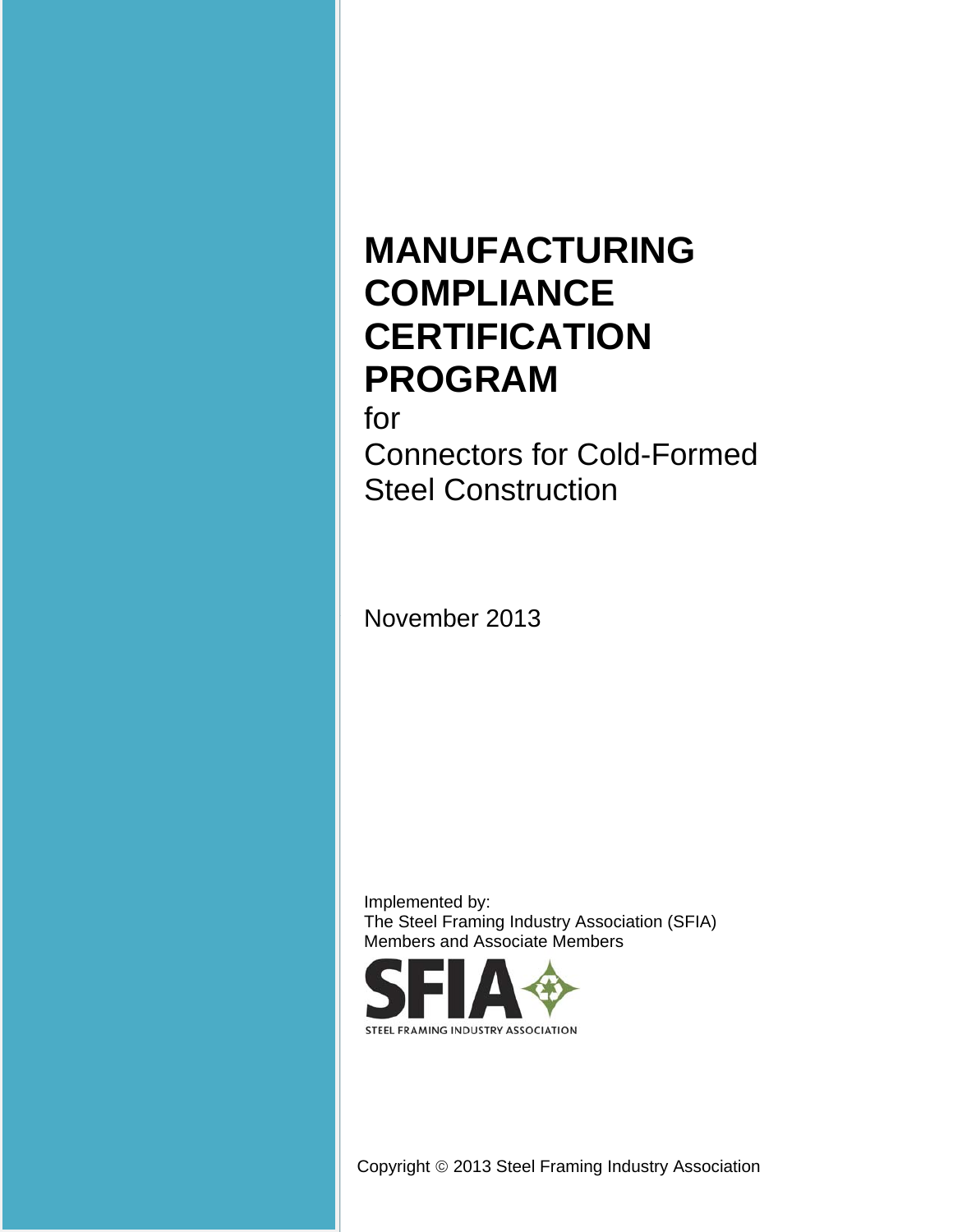# **DISCLAIMER**

A concerted effort has been made to select appropriate standards and to develop a reliable *Manufacturing Compliance Certification Program*. The Steel Framing Industry Association makes no representation, warranty or guarantee in connection with the standards or the *Manufacturing Compliance Certification Program*, and expressly disclaims any liability or responsibility for loss or damage resulting from participation; for any violation of federal, state, or municipal regulation with which the underlying standards may conflict; or for the infringement of any patent from the use of the codereferenced standards.

No patent rights are implied by participation in the *Manufacturing Compliance Certification Program*. Nothing contained in the *Manufacturing Compliance Certification Program* is to be construed as granting any rights, by implication or otherwise, for the manufacture, sale, or use in connection with any method, apparatus or product covered by letters patent, nor as insuring anyone against liability for infringement of letters patent.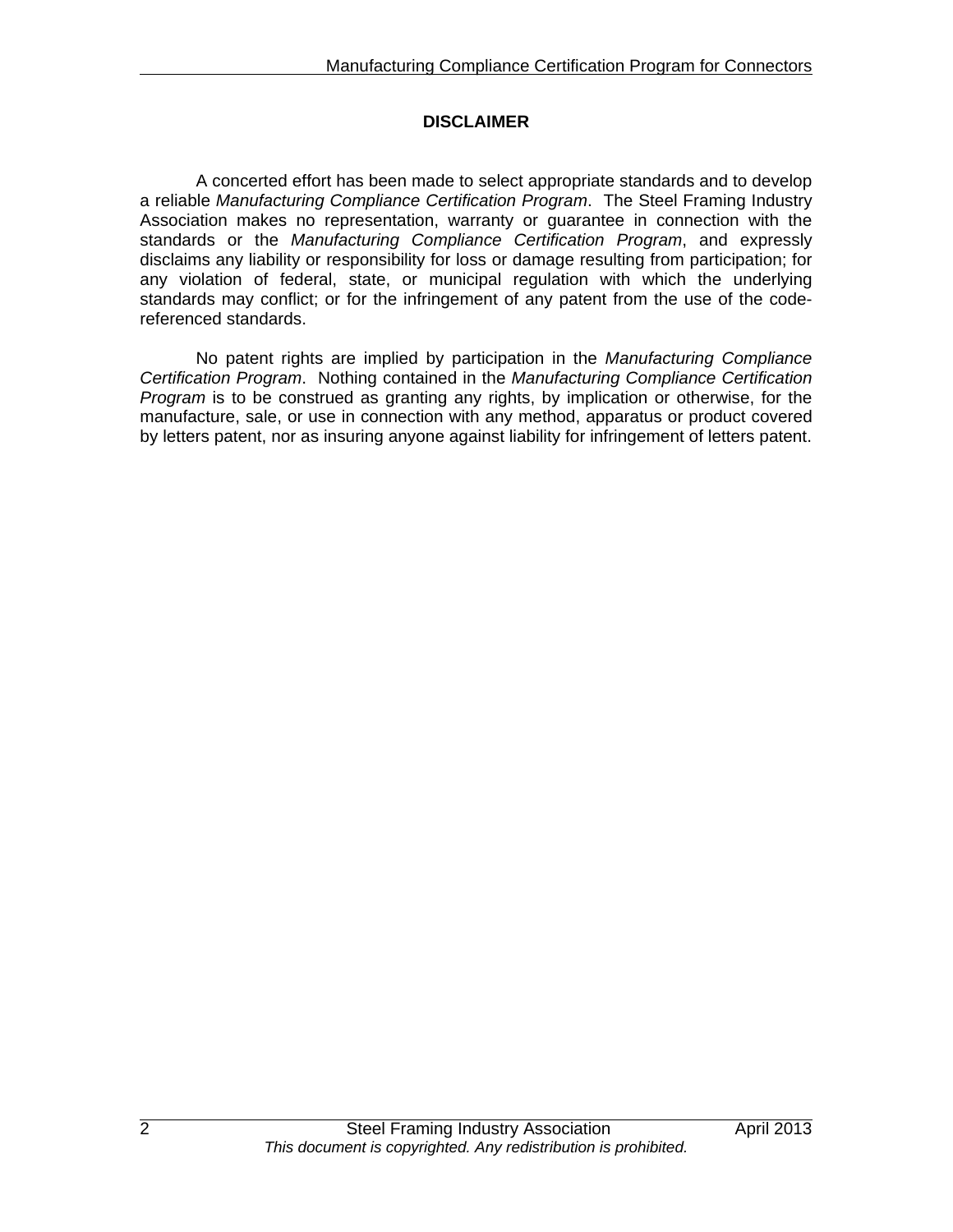#### **PREFACE**

The Steel Framing Industry Association (SFIA) developed the *Manufacturing Compliance Certification Program* to verify that products produced by SFIA member and associate member companies meet certain minimum standards for manufacturing quality.

The use of steel framing products in building construction is an intelligent choice with benefits to the contractor, designer, owner and environment. The SFIA is dedicated to helping all stakeholders in our industry to be more successful by unifying the industry and expanding the market for the use of cold-formed steel framing systems through promotion, advocacy, education and innovation.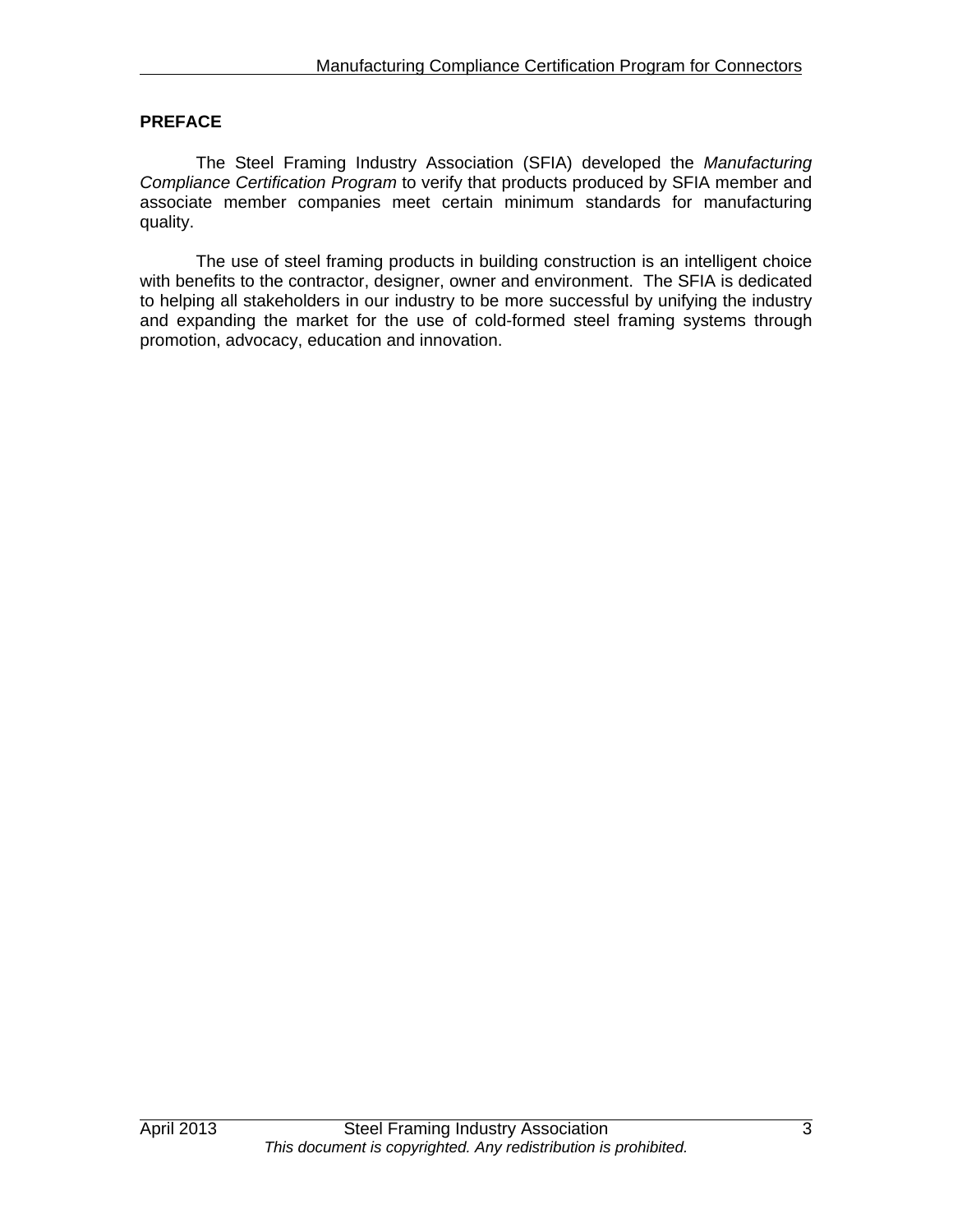# **Table of Contents**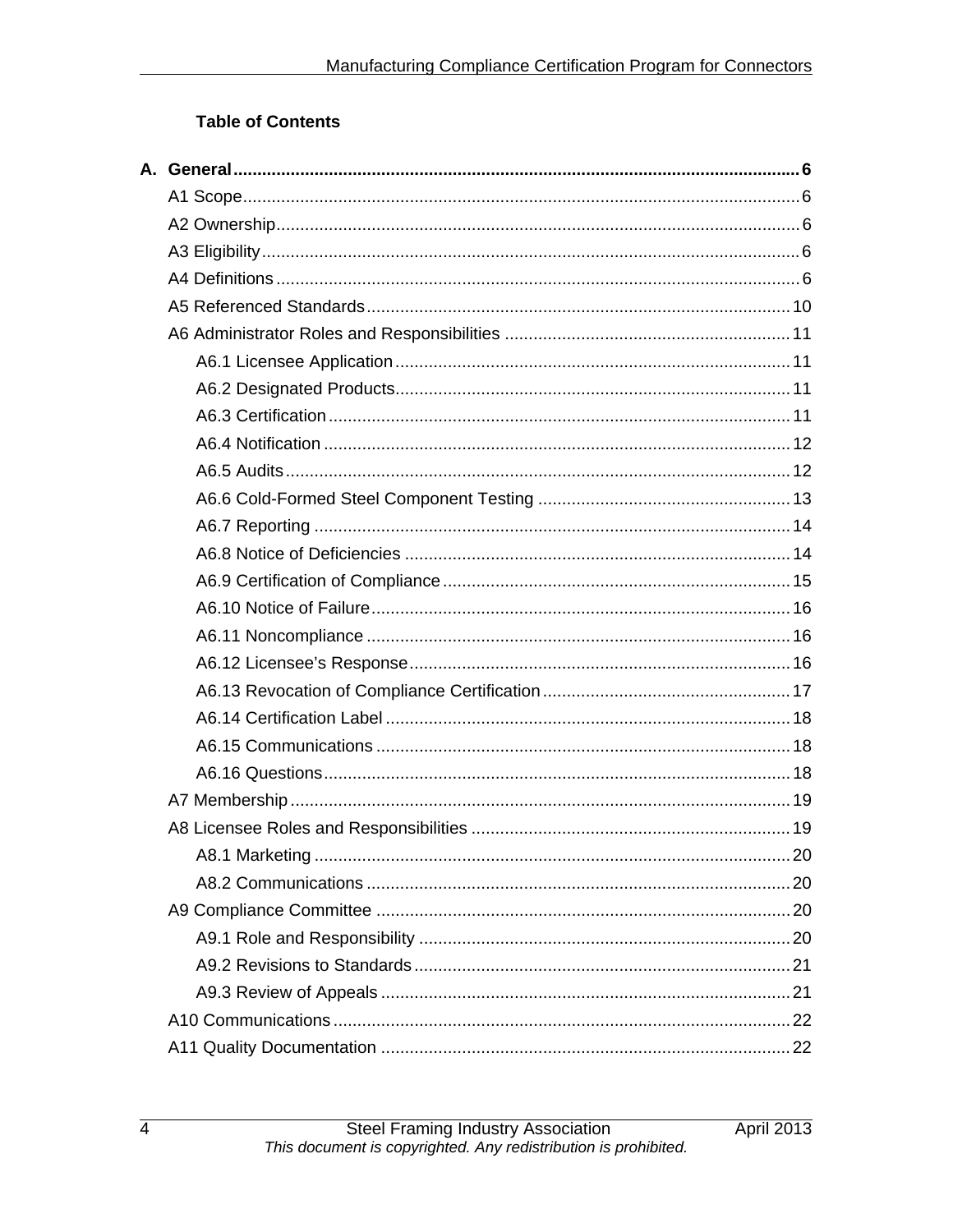|  | B1.1 Mechanical and Chemical Properties for Cold-Formed Steel Components 23 |  |  |  |
|--|-----------------------------------------------------------------------------|--|--|--|
|  | B1.2 Mechanical and Chemical Properties for Non-Cold-Formed Steel           |  |  |  |
|  |                                                                             |  |  |  |
|  | B2.1 Cold-Formed Steel Components with a Minimum Thickness of 97 mils and   |  |  |  |
|  | B2.2 Non-Cold-Formed Steel Components and Cold-Formed Steel Components      |  |  |  |
|  |                                                                             |  |  |  |
|  |                                                                             |  |  |  |
|  |                                                                             |  |  |  |
|  |                                                                             |  |  |  |
|  |                                                                             |  |  |  |
|  |                                                                             |  |  |  |
|  |                                                                             |  |  |  |
|  |                                                                             |  |  |  |
|  |                                                                             |  |  |  |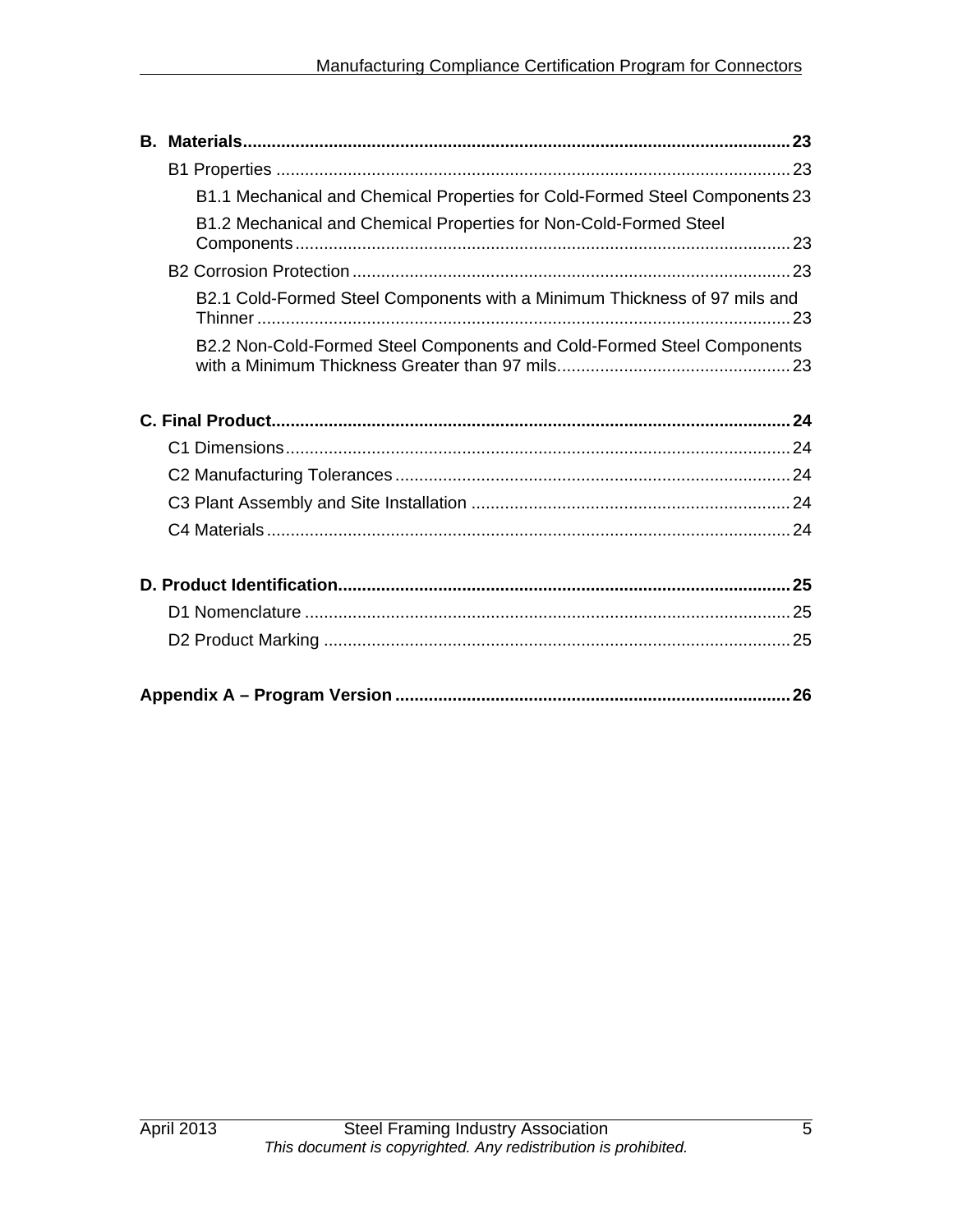# **A. General**

# A1 Scope

The *program requirements* listed herein are part of a *Manufacturing Compliance Certification Program* developed by the Steel Framing Industry Association (SFIA) for connectors of *structural* and *non-structural* cold-formed steel framing. These *program requirements* are *verified* by a third party, the Program Administrator (*Administrator),* and enforced by the *Compliance Committee*, made up of SFIA members. This *Compliance Program* forms part of an agreement between participating SFIA member manufacturers (*Licensees*), the Steel Framing Industry Association (*Association*) and the *Administrator*.

Under the *Manufacturing Compliance Certification Program*, a *Licensee* certifies that the connectors it produces meet or exceed its documented manufacturing requirements. The *Administrator validates* the *Licensee's* certification by first reviewing the *Licensee's Product* and manufacturing practices and next performing appropriate testing and inspection.

Where there is a conflict between a general requirement and a specific requirement, the specific requirement shall be applicable. Where, in any specific case, different sections of this document specify different requirements, the most restrictive shall govern.

# A2 Ownership

The Steel Framing Industry Association (SFIA) owns this *Manufacturing Compliance Certification Program*. The *Administrator* is contracted by the *Association* to perform services as outlined within the *program requirements*. The *Administrator* shall seek written approval from the *Association* before performing any other services determined necessary to administer the *Manufacturing Compliance Certification Program*.

# A3 Eligibility

All *Association Connector & Accessory Manufacturer* members are required to participate within the *program requirements.* For *Licensees* with more than one manufacturing plant or facility, each plant or facility producing *products* must participate in the *Manufacturing Compliance Certification Program* independently. Each participating manufacturing facility shall be subject to audits as outlined in the *program requirements* herein. *Association Manufacturer Members* producing connectors for coldformed steel *structural* and/or *non-structural* framing may also elect to participate in the program.

# A4 Definitions

Where the following terms appear in this program in italics, they shall have the meaning indicated herein. For terms not specifically defined in Section A4, the definitions in AISI S200, AISI S100, or commonly accepted meanings within the context for which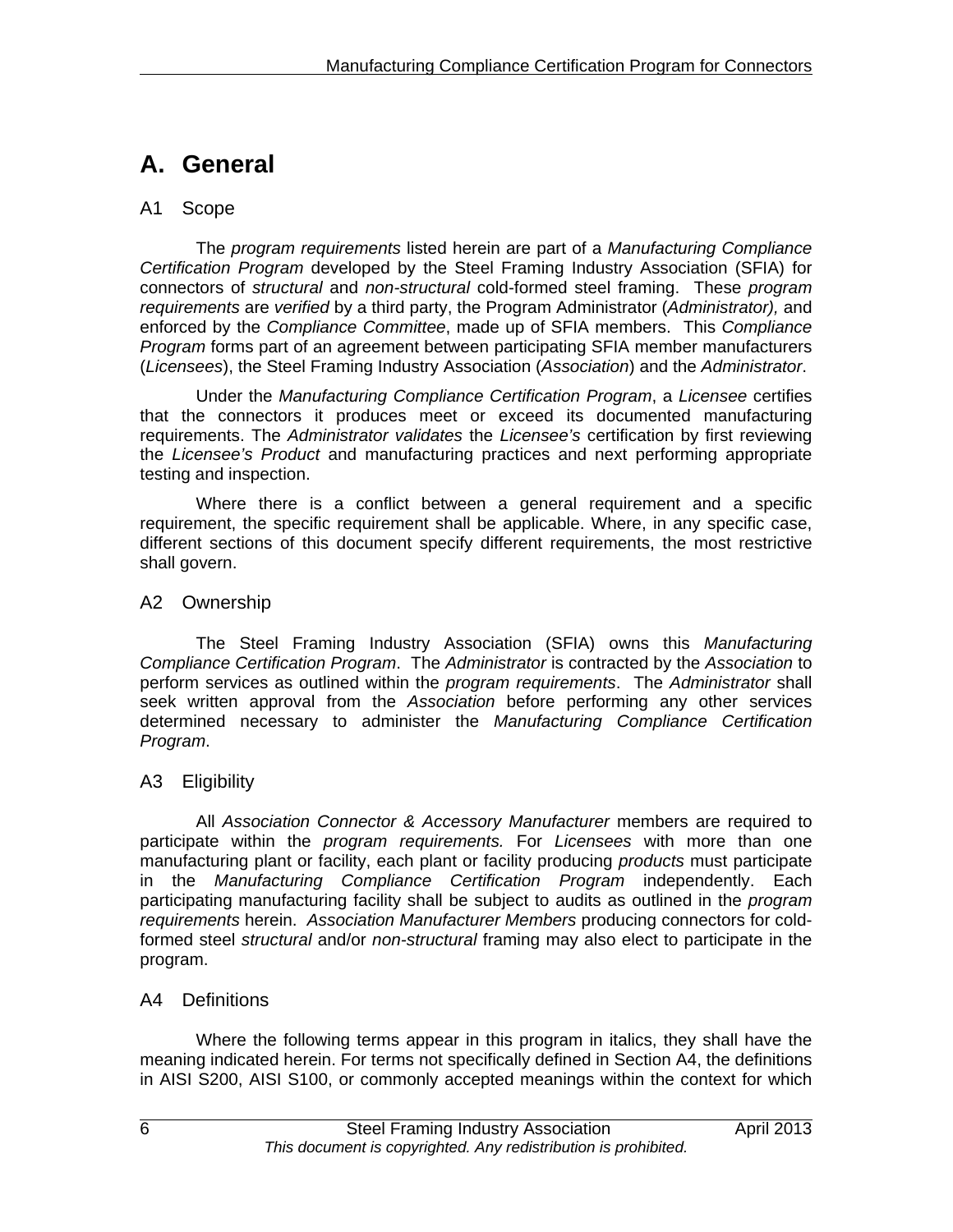they are intended shall govern. A definition in this document supersedes all other definitions.

*Acceptance Criteria.* Criteria developed by ICC-ES for the evaluation of *Products*  related to an *Applicable Building Code*.

*Action Item.* Minor issue of non-compliance with the *Program* requiring correction or resolution.

- *Administrator*. Entity contracted by the Steel Framing Industry Association to carry out the *Administrator* functions of this *Manufacturing Compliance Certification Program*. The *Administrator* shall be accredited in accordance with ISO/IEC 17020.
- *Applicable Building Codes.* The IRC for one- and two-family dwellings or the IBC for all other building structures.

*Applicable Standards.* Standards referenced in Section A5.

*Approved. Approved* by the *Administrator* and/or *Compliance Committee.* 

*Association.* Steel Framing Industry Association.

- *Attest*. Determine that the activity or condition conforms to specified requirements.
- *Auditor*. *Administrator*'s agent who physically conducts facility audits and submits his findings to the *Administrator*.
- *Base Steel Thickness.* The thickness of the bare steel, exclusive of all coatings.
- *Certification Label*. The *Association*-owned identifier developed for this *Manufacturing Compliance Certification Program*. The design and information in the *Certification Label* is determined by the *Compliance Committee* in conjunction with the *Administrator*.
- *Certified Production Facilities List*: A listing of facilities that have been inspected and are authorized by the *Administrator* to produce *Certified Products*. The *Certified Production Facilities List* is maintained by the *Administrator* and made available through the *Administrator's and Association's* websites.
- *Certified Products*. *Products* manufactured by the *Licensee* which are certified to meet the *Program* requirements.
- *Manufacturing Compliance Certification Program*. The *Program* described herein.
- *Compliance Certification*. Documentation issued by the *Administrator* allowing the *Licensee* to state that the referenced *Product* meets the requirements of the *Compliance Program*.

*Compliance Committee.* A committee comprised of five (5) *Association* members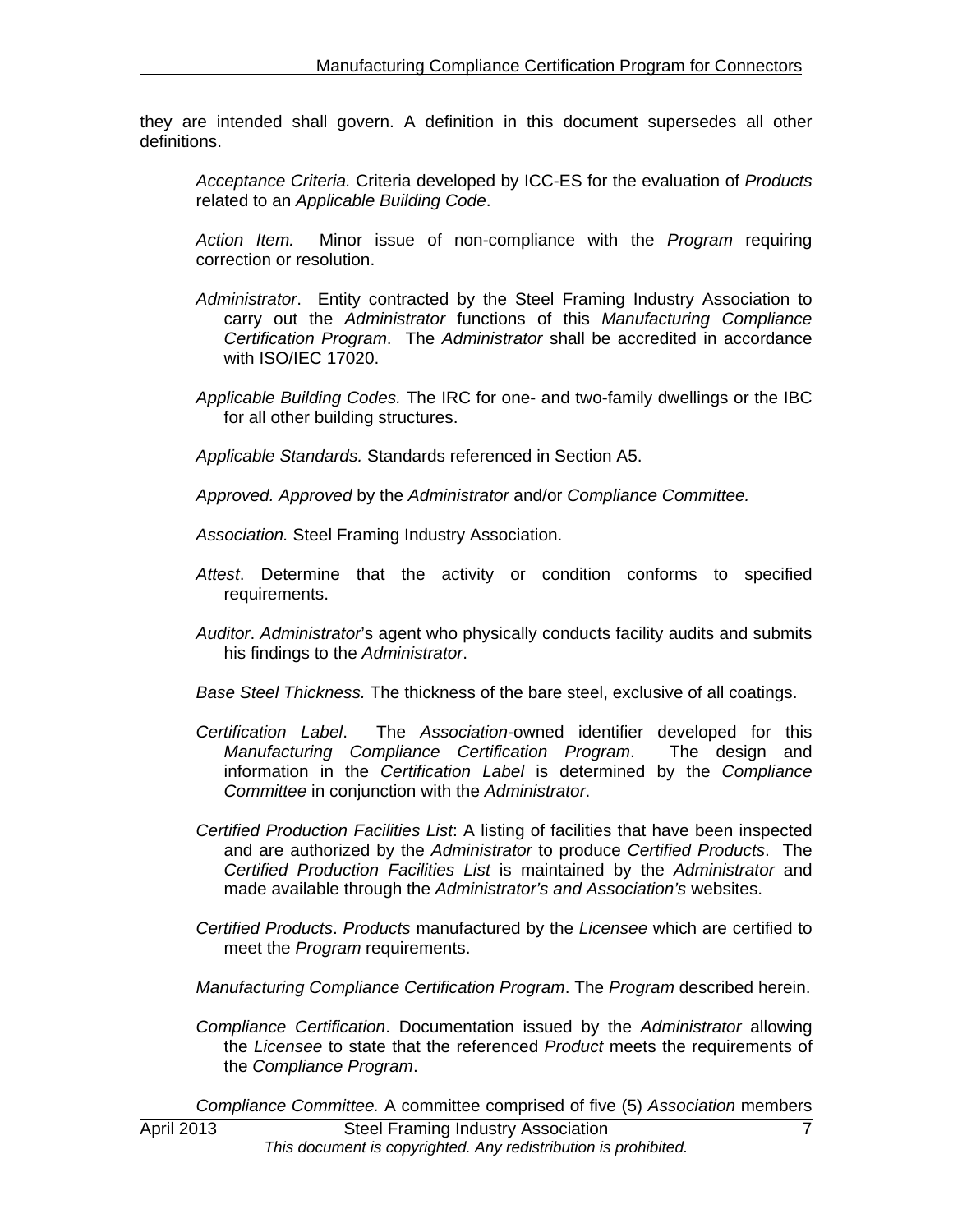appointed by the *Association's* Board of Directors. The committee shall be comprised of three (3) Connector / Accessory Manufacturer members, one contractor member and one distributor member.

- *Component.* Cut washers, plate washers, screws, bolts, nuts, rivets, stiffeners, cold-formed steel elements, or other parts or elements that comprise a connector.
- *Connection.* Combination of structural elements and joints used to transmit forces between two or more members.
- *Connector.* A finished good offered for sale by a manufacturer and defined as a device comprised of one or more *Components* to transmit forces between a cold-formed steel structural member and its support.
- *Corrective Action*. Measures taken to remedy items of non-compliance.
- *Day or Days.* For purposes of this program's requirements, the term refers to calendar (not business) days.
- *Design Thickness.* The steel thickness used in design, exclusive of coating. The design thickness is used to calculate physical properties and performance, except where AISI S100 indicates otherwise.
- *Documentation*. The data furnished to substantiate a claim.
- *Designated Products:* Specific products manufactured or assembled at each facility that are identified by the *Licensee* as those covered by the *Compliance Program* and eligible for sampling and verification of compliance. Upon verification of compliance of the *Designated Products*, they become *Certified Products*.
- *Exterior Application*: For the purposes of this document, an *Exterior Application* is one that utilizes structural members that are installed in the exterior walls, roofs, or other similar framing applications of an enclosed building or structure.
- *Grade.* The designation of the minimum yield strength*.*
- *IAS.* International Accreditation Service is a division of the International Code Conference (ICC).
- *Interior Application*: For the purposes of this document, an *Interior Application* is defined as one that utilizes *Structural or Non-Structural Members* that are installed inside of an enclosed building or structure.
- *Licensee*. A manufacturer of *Products* who signs license agreements with the *Association* and the *Administrator* that permit the manufacturer to participate in the *Compliance Program*.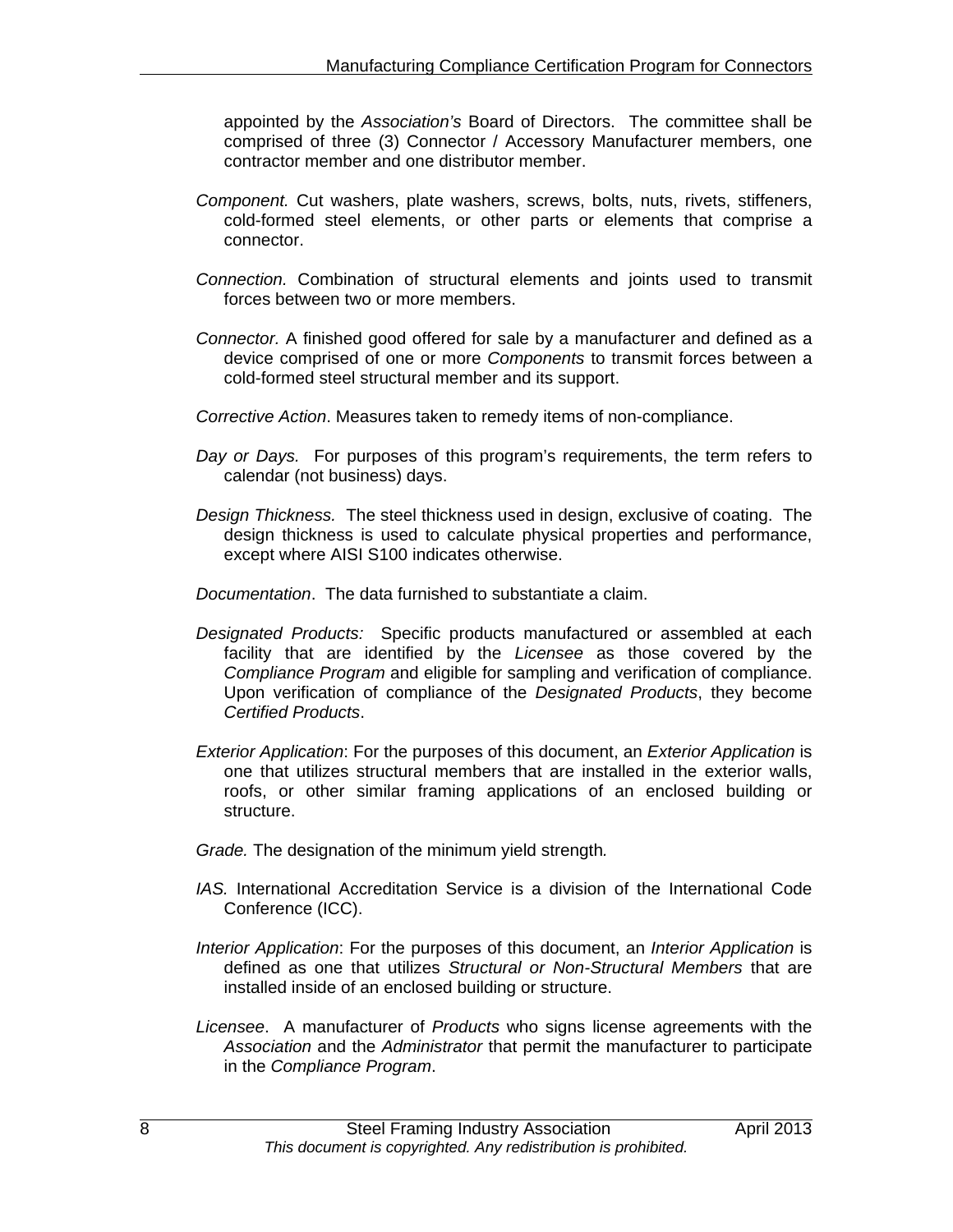- *Mark or Marking*. Identification on individual *Product* or groups of like *Products* to meet the requirements of Section D.
- *Material Specification Sheet*. A quality document that indicates the required material specifications for a *Connector* or component.
- *Metallic Coating.* A property of a coating applied to a cold-formed steel described as the content of metal in percentage of dry film weight.
- *Mil.* A unit of measurement equal to 1/1000 inch.
- *Non-Structural Connector*. A non-load rated connector in a steel framed system which is limited to a transverse (out-of-plane) load of not more than 10 lb/ft<sup>2</sup> (240 Pa), a superimposed axial load, exclusive of sheathing materials, of not more than 100 lb/ft (1460 N/m), or a superimposed axial load of not more than 200 lbs (890 N).
- *Notice of Non-Compliance*. A report from the *Administrator* to the *Licensee* indicating that a *Product* or process is significantly out of compliance with the *Program Requirements.*
- *Notify/Notice or Notification.* Written (hard copies) correspondence (or the act of) that is physically or electronically transferred between parties.
- *Product*. A *Connector* or component.
- *Product Specification Sheet (PSS).* Typically used for buyout items, this is a document and/or drawing that defines the acceptable requirements for a *Connector* or a component.
- *Production Drawing*. A drawing that indicates the acceptable geometric configuration, dimensional tolerances, material, surface condition, and labeling requirements of the *Connector* or component.
- *Program Requirements*. The requirements of this *Compliance Program*, as specified herein.
- *Quality Manual.* For the purposes of this document, the *Quality Manual* shall be taken to define either a single document, or a collection of documents that represent the means and methods that the company uses for its quality program. The *Quality Manual* shall be in compliance with Section 2 of ICC-ES AC10.
- *Revocation of Compliance Certification*. A notification by the *Administrator* that a *Product* manufactured at a particular manufacturing facility fails to meet the *Program Requirements.* The result of the revocation is that the *Licensee* no longer has the authority to certify *Products* at that plant.
- *SKU*. Stock keeping unit. A code number, typically used as a machine-readable bar code, assigned to a single item of inventory. As part of a system for inventory control, the SKU represents the smallest unit of a product that can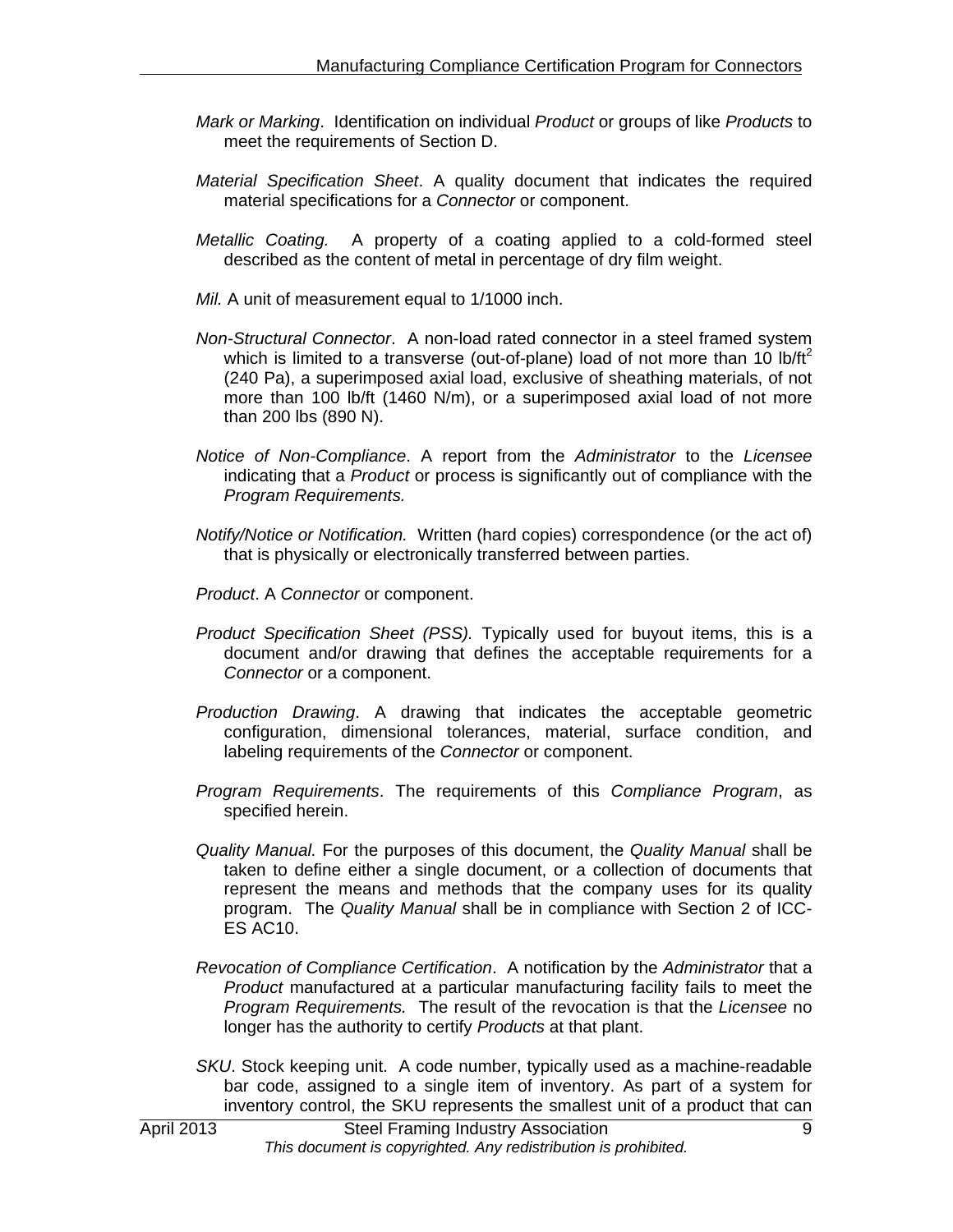be sold from inventory, purchased, or added to inventory.

*Standard Coating*. Any coating listed in Table 1 of ASTM A 1003/A 1003M.

- *Structural Connector.* A load rated connector that resists design loads [factored loads] as required by the *Applicable Building Code,* except when defined as a *Non-Structural Connector.*
- *Substantiate*. The process by which the *Administrator* determines that a *Licensee's* certification meets the *Program Requirements*.

*Unit*. A package of like or similar *Products*.

- *Work Instruction*. A document or drawing that indicates the means and methods of component production or final assembly requirements for a connector as applicable.
- A5 Referenced Standards

The following standards, or portions thereof, are referenced within this compliance program and shall be considered part of the requirements of this program.

- 1. American Iron and Steel Institute (AISI), 1140 Connecticut Avenue, NW, Washington, DC 20036.
	- AISI S100-07, *North American Specification for the Design of Cold-Formed Steel Structural Members.*© 2010, American Iron and Steel Institute.
	- AISI S200-07, *Standard for Cold-Formed Steel Framing General Provisions,2007 edition*.© 2007, American Iron and Steel Institute.
	- AISI S201-07, *Standard for Cold-Formed Steel Framing Product Data, 2007 edition.*© 2007, American Iron and Steel Institute.
- 2. American Society for Testing and Materials International (ASTM), 100 Barr Harbor Drive, West Conshohocken, Pennsylvania 19428-2959.
	- ASTM A 90/A 90M-11, *Standard Test Method for Weight [Mass] of Coating on Iron and Steel Articles with Zinc or Zinc-Alloy Coatings*. © 2011, ASTM International.
	- ASTM A 370-12,*Standard Test Methods and Definitions for Mechanical Testing of Steel Products.*© 2012, ASTM International.
	- ASTM A 428/A 428M-06, *Test Method for Weight [Mass] of Coating on Aluminum-Coated Iron or Steel Articles*. © 2006, ASTM International.
	- A653/A653M-11 Standard Specification for Steel Sheet, Zinc-Coated (Galvanized) or Zinc-Iron Alloy-Coated (Galvannealed) by the Hot-Dip Process. © 2011, ASTM International.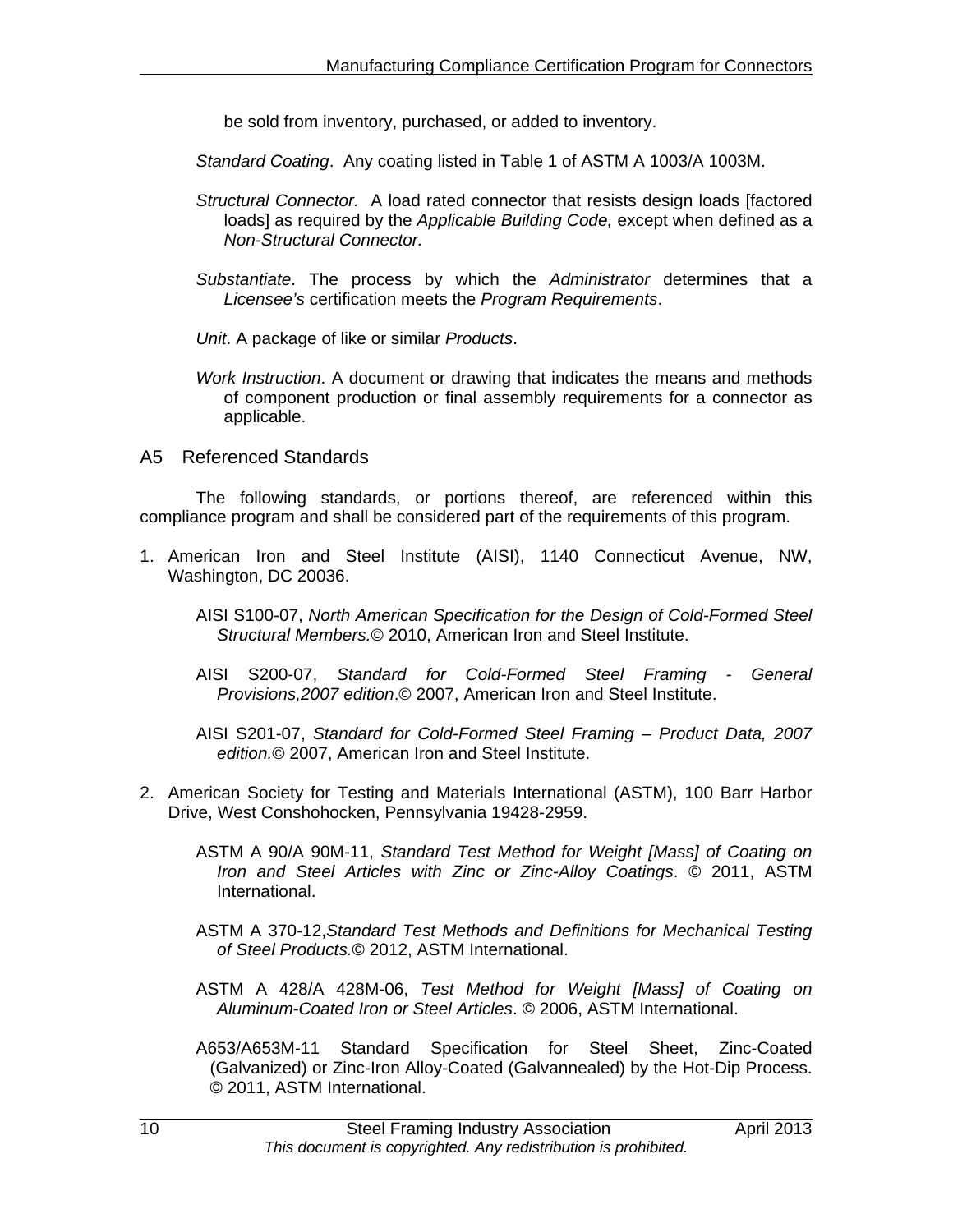ASTM A 1003/A 1003M-12, *Standard Specification for Steel Sheet, Carbon, Metallic- and Nonmetallic-Coated for Cold-Formed Framing Members*. © 2010, ASTM International.

3. American Welding Society (AWS), 550 N.W. LeJeune Road, Miami, FL 33126.

AWSD1.1, *Structural Welding Code-Steel*.© 2010, American Welding Society.

- AWS D1.3, *Structural Welding Code-Sheet Steel*. © 2008, American Welding Society.
- 4. International Code Council, Inc. (ICC), 500 New Jersey Avenue, NW, 6th Floor, Washington, DC 20001.
	- *2012 International Building Code* (IBC). 2012, International Code Council. June 2012.
	- *2012 International Residential Code* (IRC). 2012, International Code Council. May 2012.
- 5. ICC Evaluation Service (ICC-ES), 5360 Workman Mill Road, Whittier, CA 90601.
	- *ICC-ES AC10-12, Acceptance Criteria for Quality Documentation (AC10)*, December 2012 © 2012, ICC Evaluation Service.
	- ICC-ES AC261-10, *Acceptance Criteria for Connectors used with Cold-Formed Steel Structural Members*. Effective October 1, 2011. © 2011, ICC Evaluation Service.
- A6 Administrator Roles and Responsibilities
- A6.1 Licensee Application

Upon receipt of an application from a potential *Licensee*, the *Administrator* shall review and respond within thirty (30) *days* of receipt of the application. The *Administrator's* response shall acknowledge receipt of the application and any documents that accompany it, including the required *Quality Manual* and list of *Designated Products* and shall indicate whether additional information is required. After review and approval of the applicant's documents, an initial announced audit shall be scheduled by the *Administrator*. The *Administrator* shall conduct the initial, announced audit of the *Licensee's* manufacturing facility within ninety (90) *days* after receiving a satisfactory application and shall verify that the quality control program in use at the manufacturing facility is the same as is represented by the *approved Quality Manual*.

# A6.2 Designated Products

The *Licensee* shall provide the *Administrator* with a list of *Designated Products* manufactured at each facility to be covered by the *Certification Program* when applying for the *Program* and at the beginning of each calendar year. *Designated Products* will be identified by model/part number and include the list of *components*, if applicable.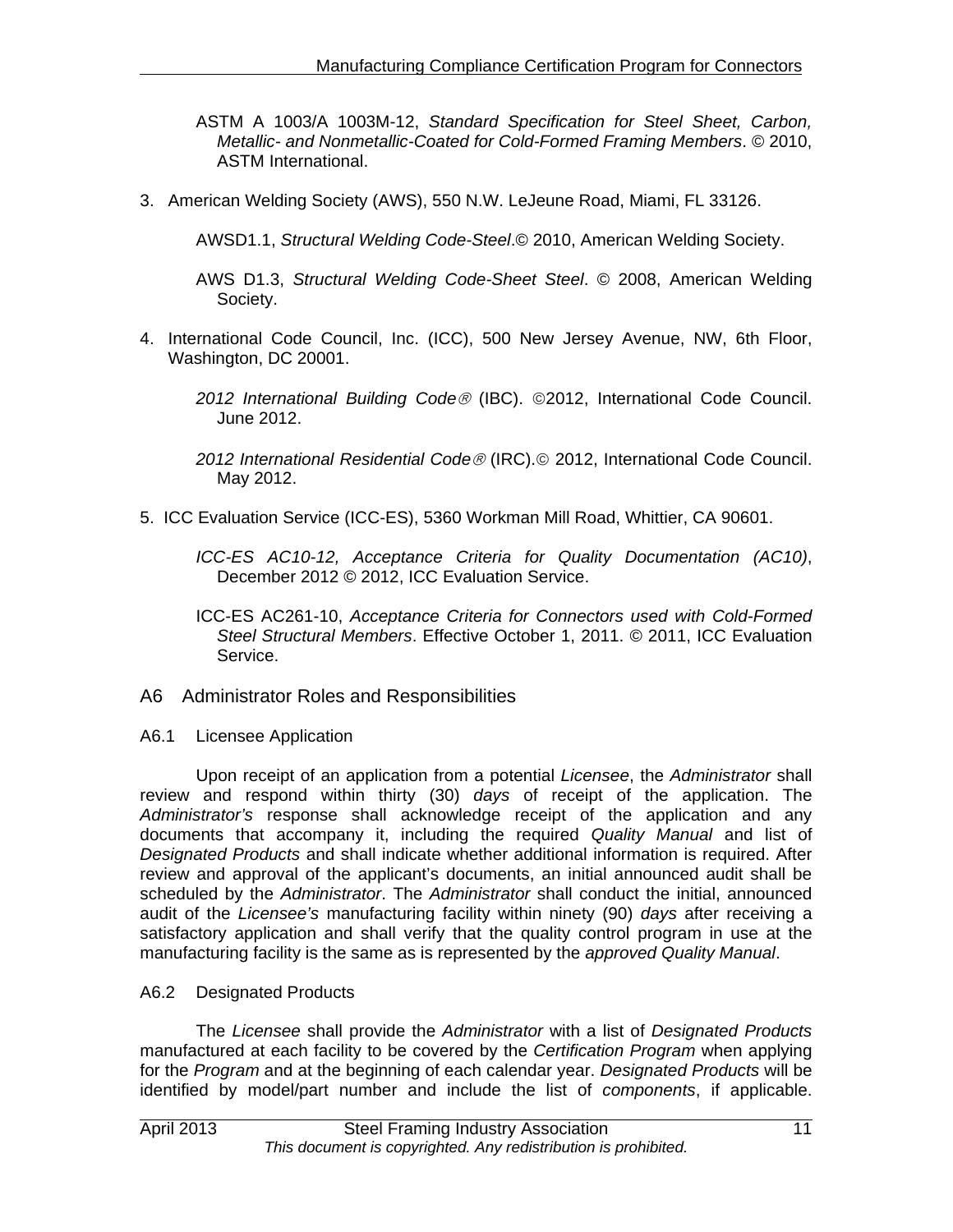Changes to the list *of Designated Products* at any point during the year shall be provided to the *Administrator* in a timely manner.

### A6.3 Certification

 The *Administrator* shall execute a License Agreement with *Association* members. The Agreement authorizes a manufacturer to use the *Certification Label* or *Mark*, provided the manufacturer continues to demonstrate compliance with the *Program Requirements*. Compliance shall be verified by the *Administrator* by *c*onducting manufacturing facility audits, described in Section A6.4, to validate the *Licensees'*  certification. The *Administrator* shall control the use of the *Association's Certification Labels* or *Marks* and shall maintain a *Certified Production Facilities List* on the *Administrator's* website*.* 

#### A6.4 Notification

The *Administrator* shall *Notify Licensees,* in writing, concerning audit results and any required *Corrective Actions*. The *Administrator* shall *Notify Licensees* within thirty (30) *days* of any changes to the *Manufacturing Compliance Certification Program* that were approved by the *Compliance Committee.* 

#### A6.5 Audits

The initial facility audit will be an announced audit while subsequent audits will be unannounced. Subsequent audits will be conducted annually by the *Auditor* and whenever possible shall be timed so that they coincide with other audits that the *Administrator* may be conducting at the facility. Audits shall be performed during regular business hours. The *Licensee* shall be responsible for providing the *Administrator* with a list of a plant's normal business hours, including a schedule of all plant or facility closings and shutdowns, for the *Administrator* to use in scheduling plant audits. The *Administrator* shall be *Notified* of all emergency or unscheduled closings as soon as possible. The *Licensee* shall be liable for all expenses incurred by the *Administrator* for rescheduled audits due to emergency or unscheduled closings. The *Licensee* shall be responsible for any charges an *Auditor* incurs if he arrives for an unannounced visit when the plant or facility is closed and he has not been notified.

A designated contact of the *Licensee* will be responsible for working with the *Auditor* during in-facility audits. The *Licensee* shall appoint at least one secondary contact in the event that the primary audit contact is not available when the *Auditor*  arrives. If neither audit contact is available, the *Auditor* will work with the *Licensee's*  available knowledgeable personnel to conduct the audit. If the audit cannot be completed, a re-audit will be conducted. The audit contact should be familiar with all production and quality control processes at the plant and shall provide full access to all areas as requested by the *Auditor*.

When performing audits, the *Auditor* shall have copies of the *Manufacturing Compliance Certification Program*, referenced documents, the *Licensee's* quality control manual, and any other information submitted by the *Licensee* to support approval. During manufacturing facility audits, the *Auditor* shall *Verify* the following: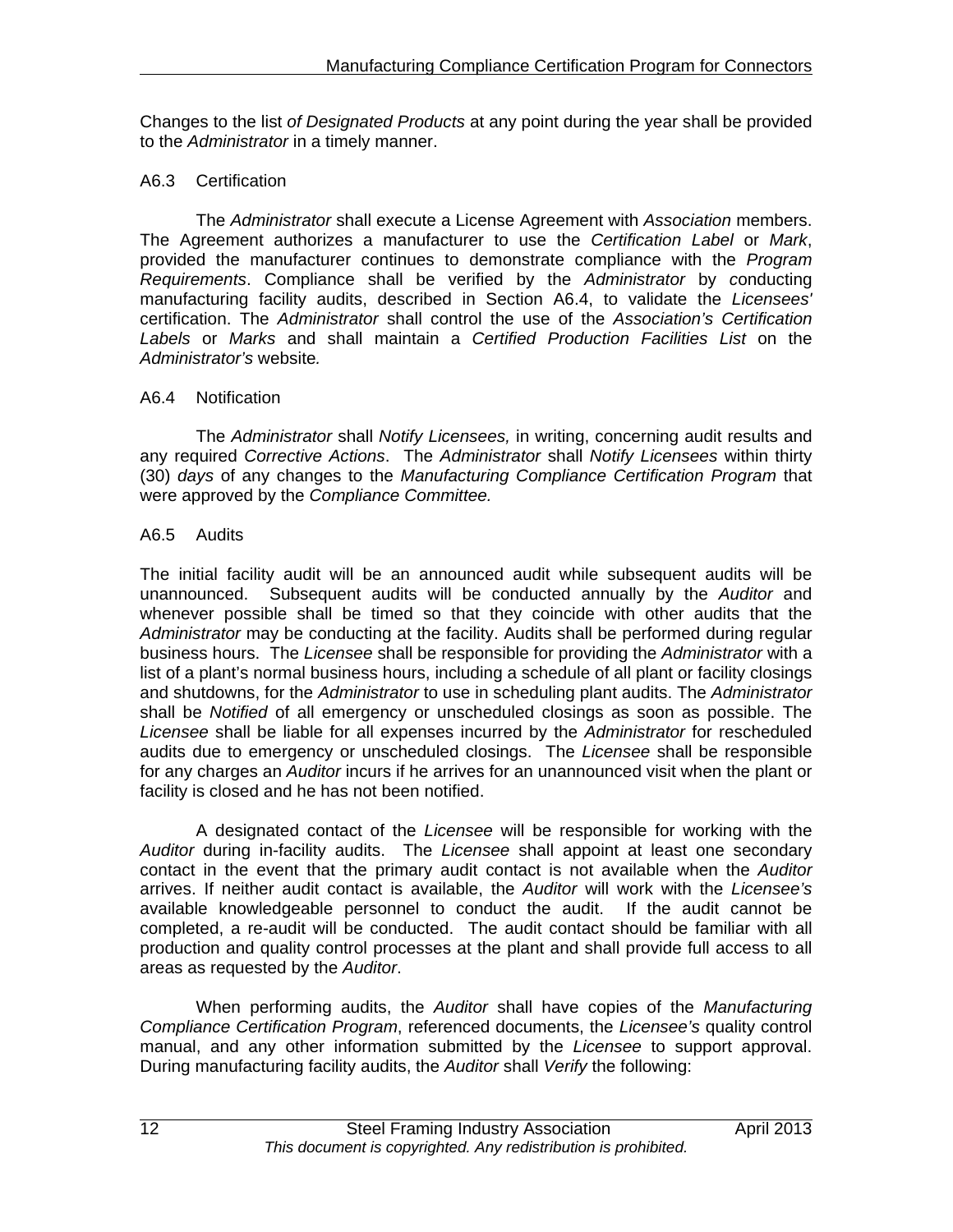- a. That the manufacturing facility utilizes the quality control program approved by the *Administrator* for participation in the *Manufacturing Compliance Certification Program*.
- b. That the *Certified Products* being produced are in compliance with the material requirements of Section B, and the final product requirements of Section C.
- c. That *Products* are being marked in accordance with Section D.
- d. That *Product* sampling shall comply with the following procedures:
	- i. Three individual connectors, each of a different SKU, shall be randomly selected from inventory.
	- ii. Only Designated Products are eligible for selection.
	- iii. In the unlikely event that there is no inventory in stock, the auditor shall select at least three different connectors that are randomly chosen from any stage of production.
	- iv. When applicable, cold-formed steel components that are intended for use with Designated Products, or completed cold-formed steel products that are purchased from a third-party supplier, shall be sampled and tested.

When applicable, non-cold-formed steel components or products shall be checked for compliance with Section 2.2 of ICC-ES AC10.

Failure to meet the *Program Requirements* for audit samples with respect to yield, tensile, elongation, coating, and/or thickness shall require that a Notice of Noncompliance be issued and that an action plan be submitted within 10 days to the Administrator. The *Administrator* shall either accept the Action Plan or work with the *Licensee* to revise the plan to his satisfaction. Following approval of the action plan by the *Administrator*, the *Licensee* shall have 30 days from receipt of approval to implement the plan. The *Administrator* shall conduct a follow-up audit within 30 days after implementation of the plan to verify compliance and choose three samples of the product that failed. Failure to meet the *Program Requirements* for the three re-sampled products with respect to yield, tensile, elongation, coating, and/or thickness on a follow-up audit shall result in issuance of an additional Notice of Non-compliance per Section A6.11.

#### A6.6 Cold-Formed Steel Component Testing

Independent quality control testing shall be performed on randomly selected samples of cold-formed steel components chosen by the *Auditor* at the *Licensee's* facility. One such component shall be taken from each of the 3 boxes or cartons as described in A6.4 (d).The *Auditor* shall select and appropriately *Mark* the samples so he can identify origin and *Verify* that they are prepared for testing without alteration as set forth in this section. The *Licensee* shall package the selected samples for shipment to the accredited laboratory. The *Auditor* will witness the packaging and ship the samples. Samples must be shipped to and tested at the IAS-accredited independent laboratory designated by the *Administrator*. The *Licensee* shall be liable for all expenses incurred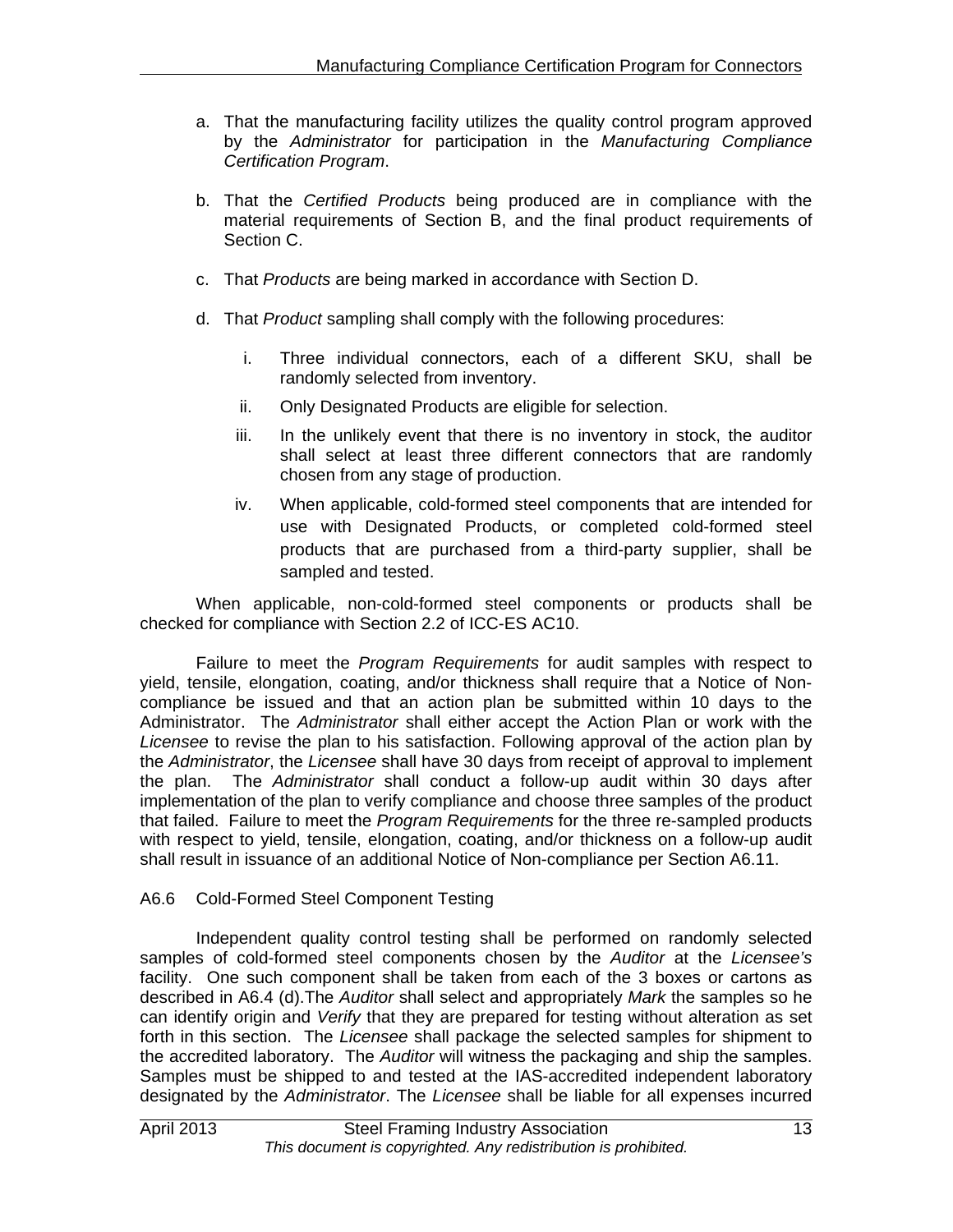for quality control testing in conjunction with the audits. Tests shall be conducted on samples selected during the audit and returned to the *Administrator* for evaluation of the following properties:

- a. Base Steel Thickness The samples shall be evaluated for compliance with Section B1.2. The coating shall be removed from the samples as specified in ASTM A90/A90M.The quality documents shall indicate the acceptable minimum bare steel thickness as well as a minimum coated thickness. In addition, if during manufacturing the steel thickness is altered, then the quality documents shall indicate the finished part minimum bare steel thickness, and the location on the part where the thickness is to be measured.
- b. Mechanical Properties Since *Connectors* often have a geometry, shape, or size that will not permit sampling via a tensile coupon, mechanical properties shall be verified by tracing the box, container, or the smallest packaging unit back to the master coil.
- c. Coatings The samples shall be evaluated for compliance with Section B2. Standard zinc/zinc alloy coatings shall be evaluated by weight following the procedures specified in ASTM A90/A90M. Standard aluminum/aluminum alloy coatings shall be evaluated by weight following the procedures specified in ASTM A428/A428M.
- d. Product Shape The samples shall be evaluated for compliance with Section C.
- e. Marking *Products* manufactured at the *Licensee*'s facility, including *Products* from which the samples were taken, shall be evaluated for compliance with Section D.

#### A6.7 Reporting

The *Administrator* shall submit a comprehensive report of the *Auditor's* findings to the *Licensee* following each audit of the *Licensee's* manufacturing facilities. All findings of the *Auditor* shall be discussed with the audit contact or company representative at the time of the on-site audit*. The Auditor* shall leave behind written, signed notes about the audit. The *Administrator* shall issue an audit report which contains all official comments and decisions with respect to compliance or noncompliance with the *Manufacturing Compliance Certification Program*. The report shall outline any matters requiring clarification or corrective action, or any other required action on the part of the *Licensee*, with deadlines for response. The *Auditor'*s report detailing the manufacturing facility audit results shall be considered confidential and shall be issued to the *Licensee's* designated representative through the *Administrator'*s office.

The *Administrator* shall prepare reports about the status of the *Compliance Program* as requested by the *Compliance Committee*.

#### A.6.8 Action Items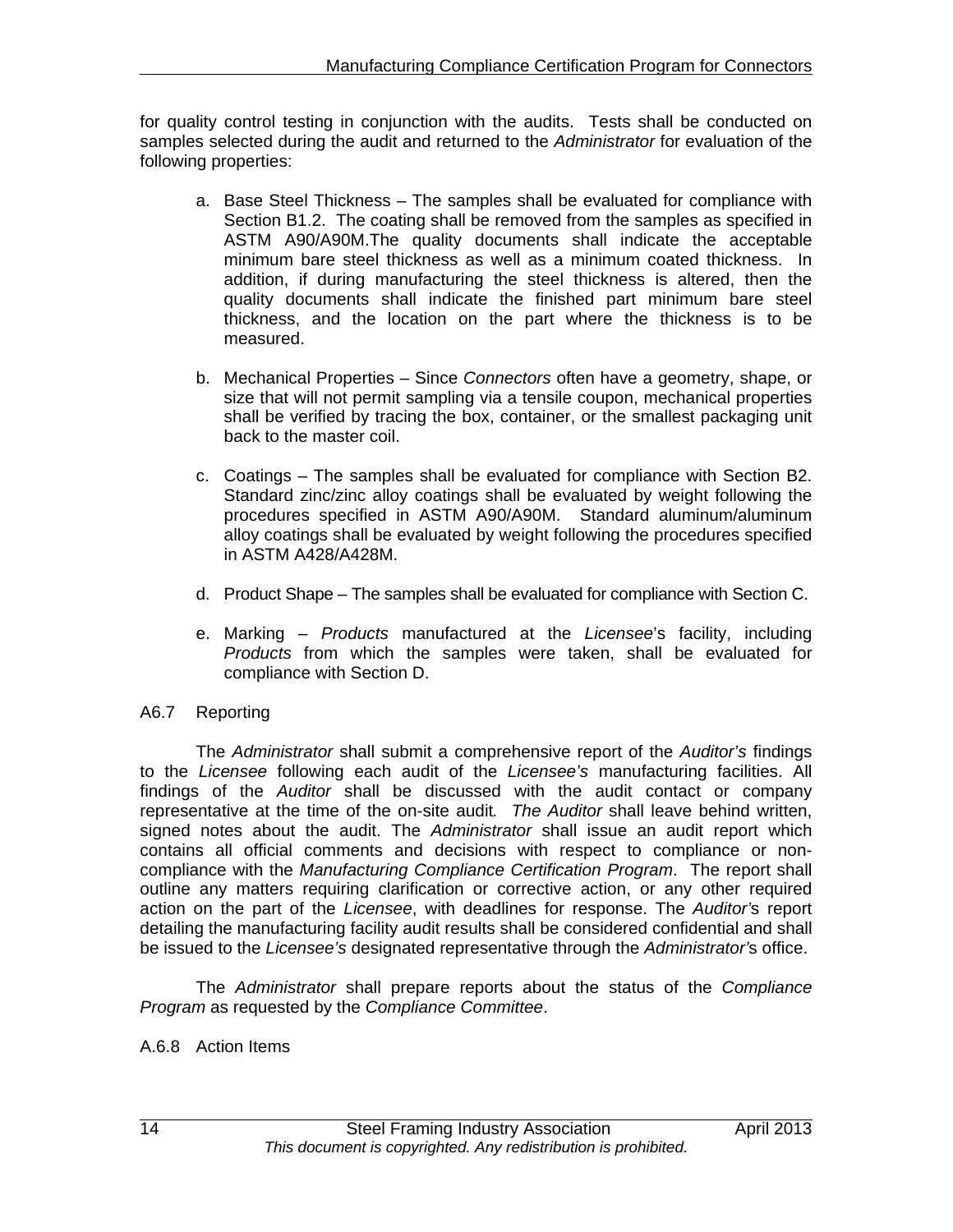Any non-compliance with the *Program Requirements* resulting from an audit will result in the issuance of an *Action Item* as part of the audit report. *Licensees* must respond to a *Notice of Action Items* within the time frame stipulated in the audit report. Examples of *Action Items* may include but are not limited to the following:

- a. Discrepancies and/or inconsistencies between the approved quality control manual and the actual practices observed by the *Auditor* that do not affect *Certified Product* compliance with the program performance requirements.
- b. Lack of records that trace finished goods back to a master coil or a group of master coils used in their manufacture.
- c. Failure to follow requirements for Application of *Certified Labels* or *Marks*
	- i. On *Products* not included as part of the *Manufacturing Compliance Certification Program.*
	- ii. On *Products* fabricated from material that does not comply with the *Program Requirements*.
	- iii. On *Products* that do not comply with the dimensional requirements for *Certified Products*.
	- iv. On *Certification Labels* or *Marks* used in a manner not permitted by the *Program*.
	- v. Illegible *Markings*.
	- vi. Disregard of *Marking* requirements (e.g: not including all of the required items, such as manufacturer's identification).

\ Unresolved *Action Items* will result in issuance of a *Notice of Non-Compliance* in accordance with Section A6.11.

# A6.9 Certification of Compliance

*Association* members must apply for *Manufacturing Compliance Certification Authorization* for each manufacturing facility which manufactures *Products* within 120 days of

- the date when the Association notifies members that the program is open for enrollment and makes available requisite agreement documents,
- of joining the association, or
- the opening of a new facility that manufactures *Products*.

The *Administrator* shall be responsible for *Compliance Certification*. To receive *Compliance Certification*, a potential *Licensee* must deliver an approved quality manual, submit to the initial manufacturing facility audit, and comply with any other specifications necessary to demonstrate compliance with the *Program Requirements.* When the *Administrator* determines that the *Program Requirements* have been satisfied, he shall issue a *Compliance Certification* and add that manufacturer's facility and *Certified Products* to the *Production Facilities List*. The *Compliance Certification* shall include the certification date, *Licensee's* name and facility location, and shall be sent to the *Licensee*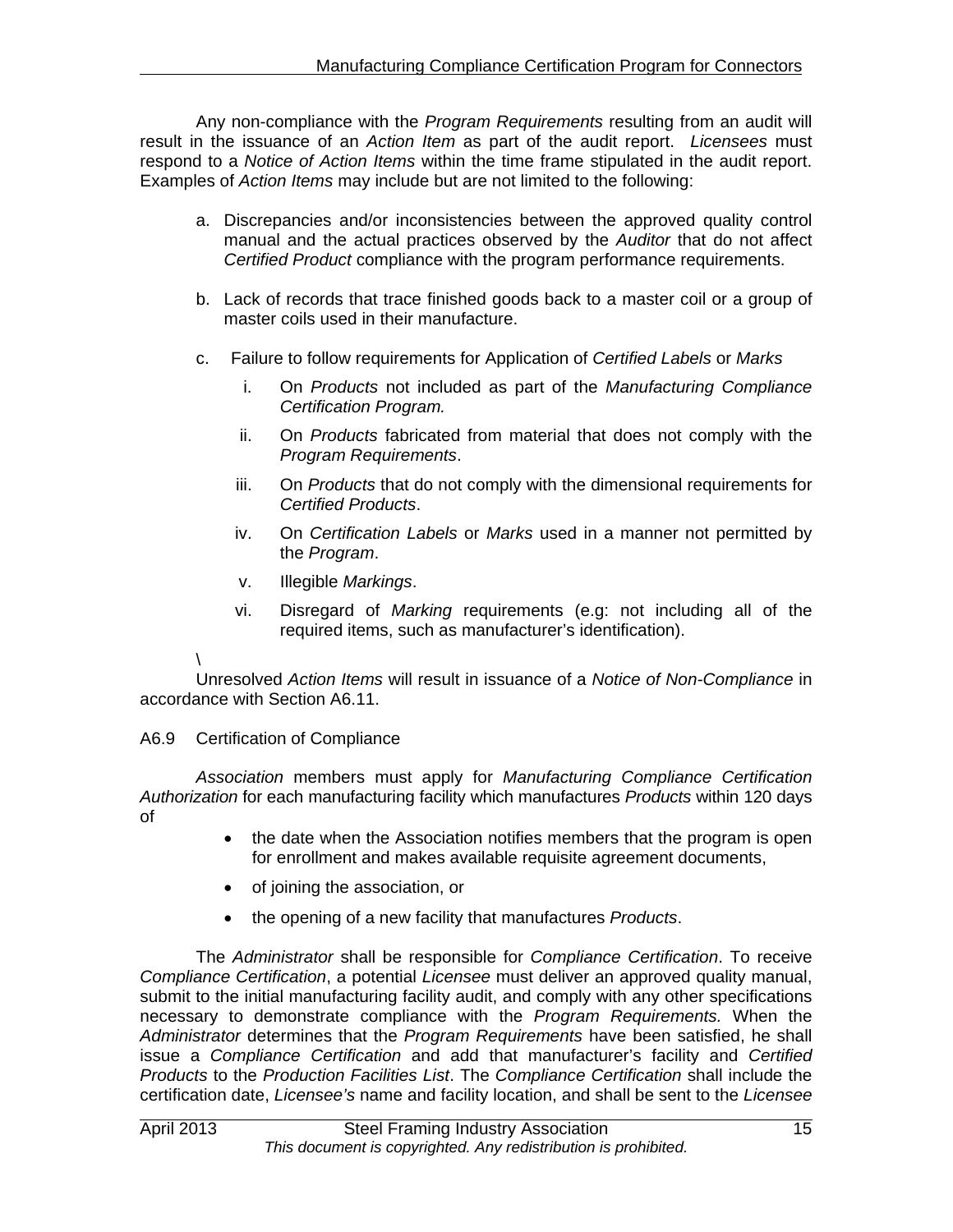and to the *Association*. The *Licensee,* upon receiving a *Compliance Certification*, is permitted to use the *Certification Label* as approved in writing by the *Administrator* (see Section entitled *Certification Labels*).

When a *Manufacturing Compliance Certification Authorization* is issued to a *Licensee*, the *Licensee* is included on the *Certified Production Facilities List* which is accessible via the Internet on the *Administrator's* website. The *Certified Production Facilities List* shall contain the following information: the *Licensee's* name, facility address and contact information, and list of *Certified Products* for that facility. Hyperlinks to the *Licensee's* website may also be included at the *Licensee's* option. Maintenance of the *Certified Production Facilities List* shall be the responsibility of the *Administrator*.

#### A6.10 Notice of Failure

The *Licensee* shall be sent a *Notification* of failure if the initial application or initial manufacturing facility audit does not demonstrate compliance with all the *Program Requirements.* The *Notification* shall be sent via next day delivery service. The *Notice* of failure shall include the *Licensee's* name, facility location and the reason the applicant did not qualify under the *Program Requirements*. A list of corrective actions that are required shall also be included.

#### A6.11 Non-compliance

A *Notice of Non-Compliance* with the *Program Requirements* shall be issued to the *Licensee* by the *Administrator* where issues of significant non-compliance exist. Examples of issues of significant non-compliance may include, but are not necessarily limited to, the following:

- a. Failure to respond satisfactorily with an itemized action plan within 30 days of receipt of the Notice of *Action Item* to satisfy the minor deficiencies resulting from an audit report.
- b. Failure to meet the *Program Requirements* for audit samples with respect to yield, tensile, elongation, coating, and/or thickness from an audit, including a follow-up audit.
- c. Failure to have *Connectors* available for inspection and sampling for an *Auditor* when requested during an audit.
- d. Failure to permit *Audito*r to enter manufacturing facility and conduct an audit within 15 minutes of arrival request.

The *Notice of Non-Compliance* issued to the *Licensee* by the *Administrator* shall state the reason(s) for issuance of the *Notice of Non-Compliance*, the required action(s) that must be taken by the *Licensee* to correct the items found not to be in compliance, instructions for responding to the *Administrator*, and a time frame within which an action plan addressing each item of noncompliance must be received by the *Administrator* in order to avoid the issuance of a *Revocation of Compliance Certification*.

#### A6.12 Licensee's Response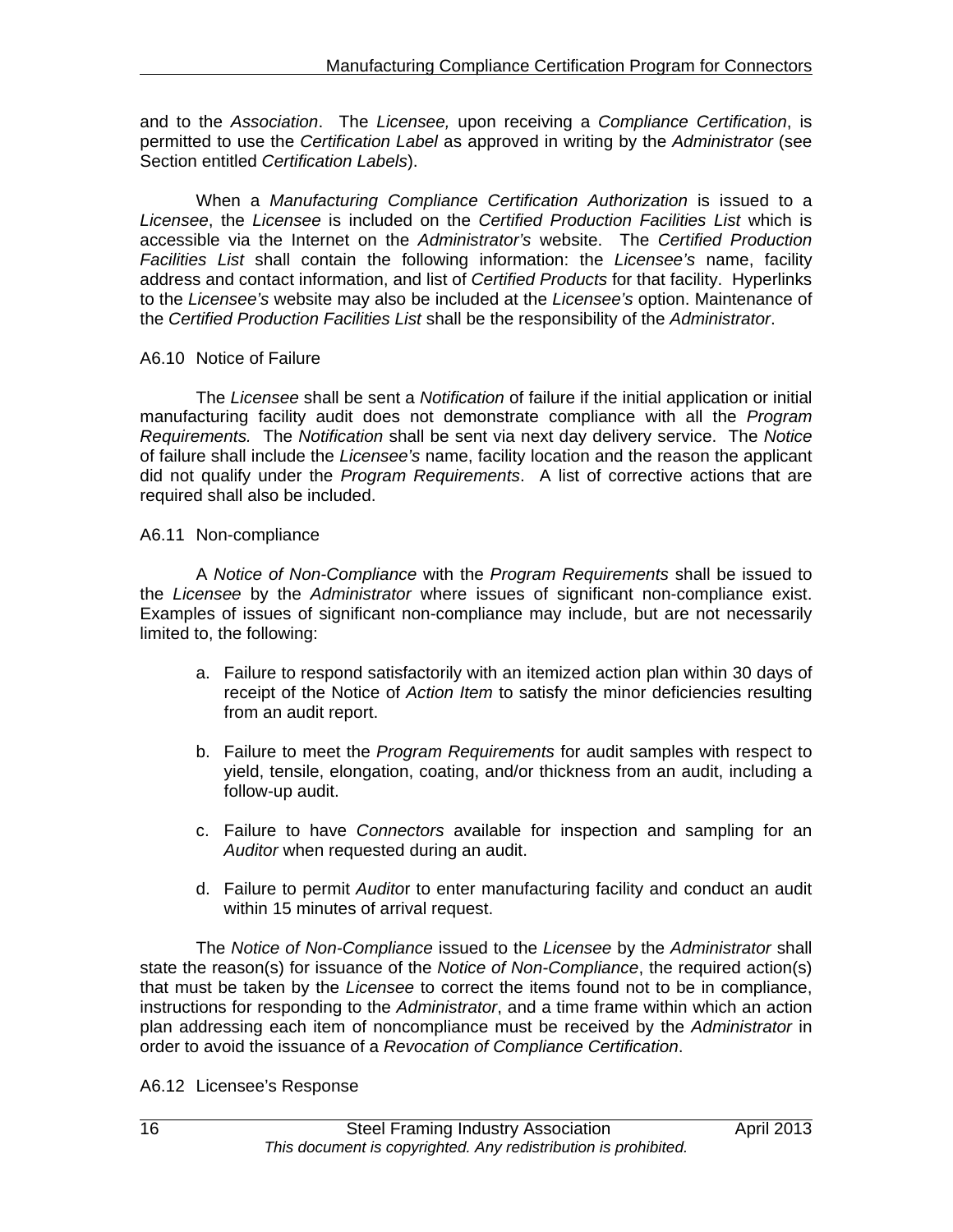*Licensee* shall be given a period of 10 days from the date of receipt of the audit report to address failures for audit samples with respect to yield, tensile, elongation, coating, and/or thickness; and 30 days from the date of receipt of the audit report to address all other Action Items listed in the audit report to the satisfaction of the *Administrator*.

The *Administrator* shall either accept the Action Plan for product failure or for a *Notice of Non-compliance*, or work with the *Licensee* to revise the plan to his satisfaction. Following approval of the action plan by the *Administrator*, the *Licensee* shall have 30 days from receipt of approval to implement the plan. The *Administrator* shall conduct a follow-up audit within 30 days after implementation of the plan to verify compliance.

A6.13 Revocation of Compliance Certification

A manufacturing facility shall be removed from the *Production Facilities List* maintained by the *Administrator* when a *Revocation of Compliance Certification* is issued. The following shall be cause for a *Revocation of Compliance Certification*:

- a. Failure of the *Licensee* to respond with an Action Plan to a *Notice of Non-Compliance* after an unannounced audit.
- b. Failure to implement an approved Action Plan once it has been submitted and approved by the *Administrator*.
- c. Issuance of a *Notice of Non-Compliance*, including a non-compliance following a follow-up audit on three separate occasions within one twelvemonth period.

A *Revocation of Compliance Certification* issued for a specific manufacturing facility shall affect only that facility and shall not impact the status of other manufacturing facilities operated by the same *Licensee.* Upon receipt of a *Revocation of Compliance Certification* for a facility, the *Licensee* shall immediately:

- a. Discontinue use of *Certification Labels* or *Marks* for all products made at that facility.
- b. Cease all references to participation in the *Compliance Program* for that facility.
- c. Remove all *Certification Labels* or *Marks* from *Products* within the *Licensee's* possession for that facility.

Continued use of *Certification Labels* or *Marks* after *Revocation of Compliance Certification*, or false claims of certification will result in suspension/termination of the *Licensee's Association* membership.

A *Revocation of Compliance Certification* for *Products* produced at a particular facility only applies to that particular facility. The *Licensees'* other facilities that produce *C*ertified *Products* may continue to market *Certified Products* produced at those facilities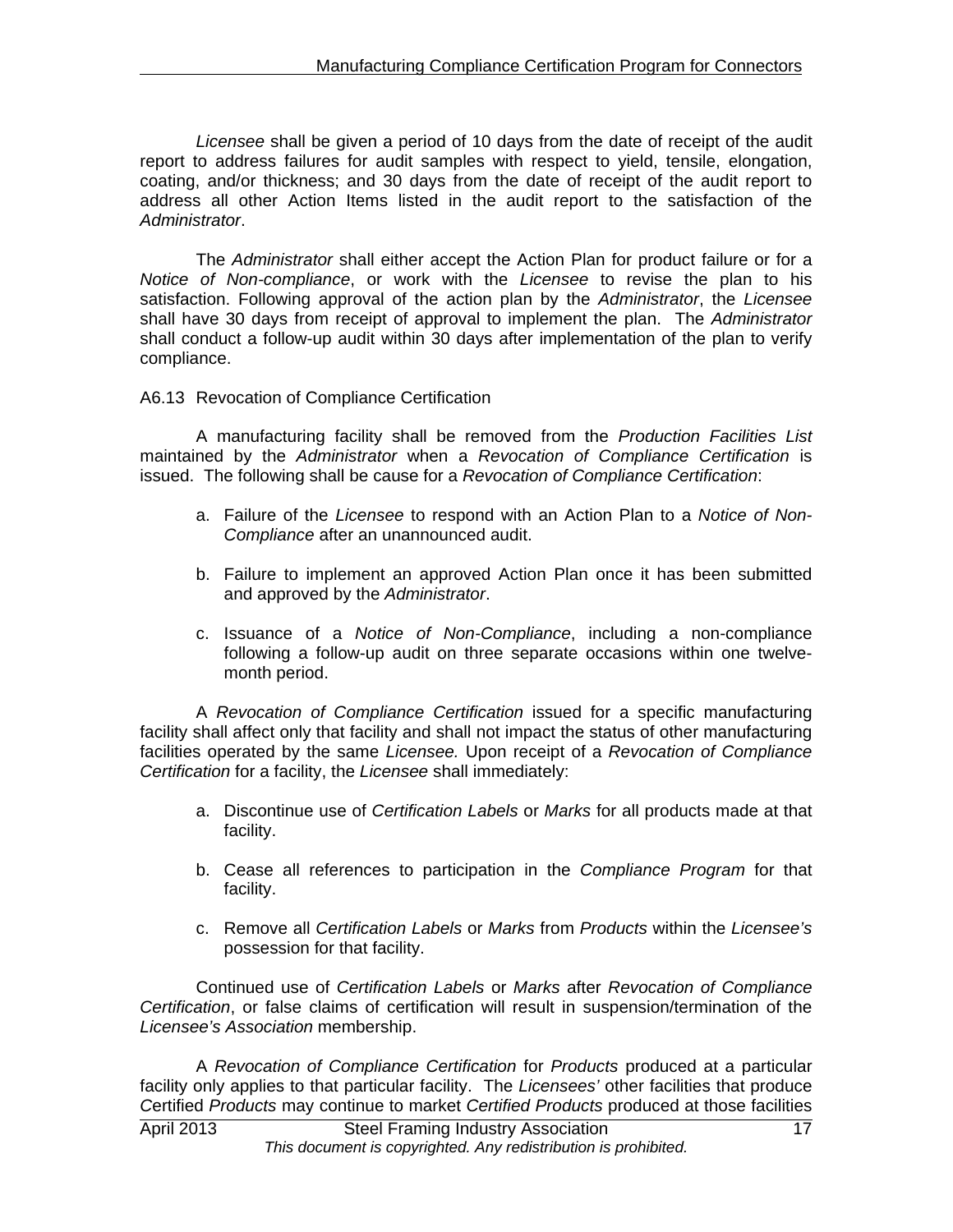not listed in the *Administrator's Notice of Revocation of Compliance Certification*. However, when doing so, *Licensees* shall market such *Certified Products* in such a way that they do not confuse or deceive consumers, distributors or others. A *Licensee* may apply for a new *Notice* of *Compliance Certification* as soon as the required *Corrective Actions* have been taken to remedy any action items listed in the *Notice of Non-Compliance*. Once the *Licensee's* application is received by the *Administrator,* an unannounced audit will be conducted within 30 days to verify that *Corrective Actions* have sufficiently addressed issue(s) of *Non-Compliance*. *Certification Labels* or *Marks*  are not allowed to be used until a new *Compliance Certification* is issued. The *Licensee* may appeal a *Revocation of Compliance Certification* to the *Compliance Committee*.

#### A6.14 Certification Label

The official *Certification Label* or *Mark* shall be used by *Licensees* to identify all *Certified Products*. It shall also be used on product literature to identify *Certified Products*. The *Administrator* shall have sole authority to authorize use of *Certification Labels* or *Marks* on *Products* or literature.

By applying *Certification Labels* or *Marks*, the *Licensee* is certifying that the *Products* bearing the label or mark comply with the *Program Requirements*, and have been manufactured as good-faith reproductions of *Products* listed on the *Association*  website in design, construction and fabrication.

Only *Certification Labels* and *Marks* developed and approved by the *Compliance Committee* in conjunction with the *Administrator* may be applied. *Certification Labels* or *Marks* produced or printed by the *Licensee* must conform to the design specified by the *Compliance Committee,* and must be approved by the *Administrator* prior to use. *Licensees* also have the option of ordering labels from the printer identified by the *Association*, and the *Licensee* must submit a copy of the *Compliance Certificate* with the order. *Certification Labels* shall be applied at the time and place of manufacture and may be added to other required markings. The *Certification Label* or *Mark* may not be modified by the *Licensee* without written consent from the *Compliance Committee*. The *Certification Label* or *Mark* may not be used or placed in such a manner as to imply any other endorsements or certifications by the *Association* or the *Administrator*. Only *Products* approved for certification shall be permitted to have *Certification Labels* or *Marks* applied to them.

#### A6.15 Communications

When changes to the referenced standards take place and are incorporated into the *Compliance Program,* the *Administrator* shall notify *Licensees* in writing. *Notification* shall include instructions detailing the process required to maintain *Certification* approval based upon use of the updated standards.

#### A6.16 Questions

Questions about the *Compliance Program* or applicability of specific sections of the *Program* shall be addressed to the *Administrator*. If the *Compliance Program* is not clear on the issue, the *Administrator* or the *Licensee* may refer the matter in writing to the *Compliance Committee* for a written interpretation.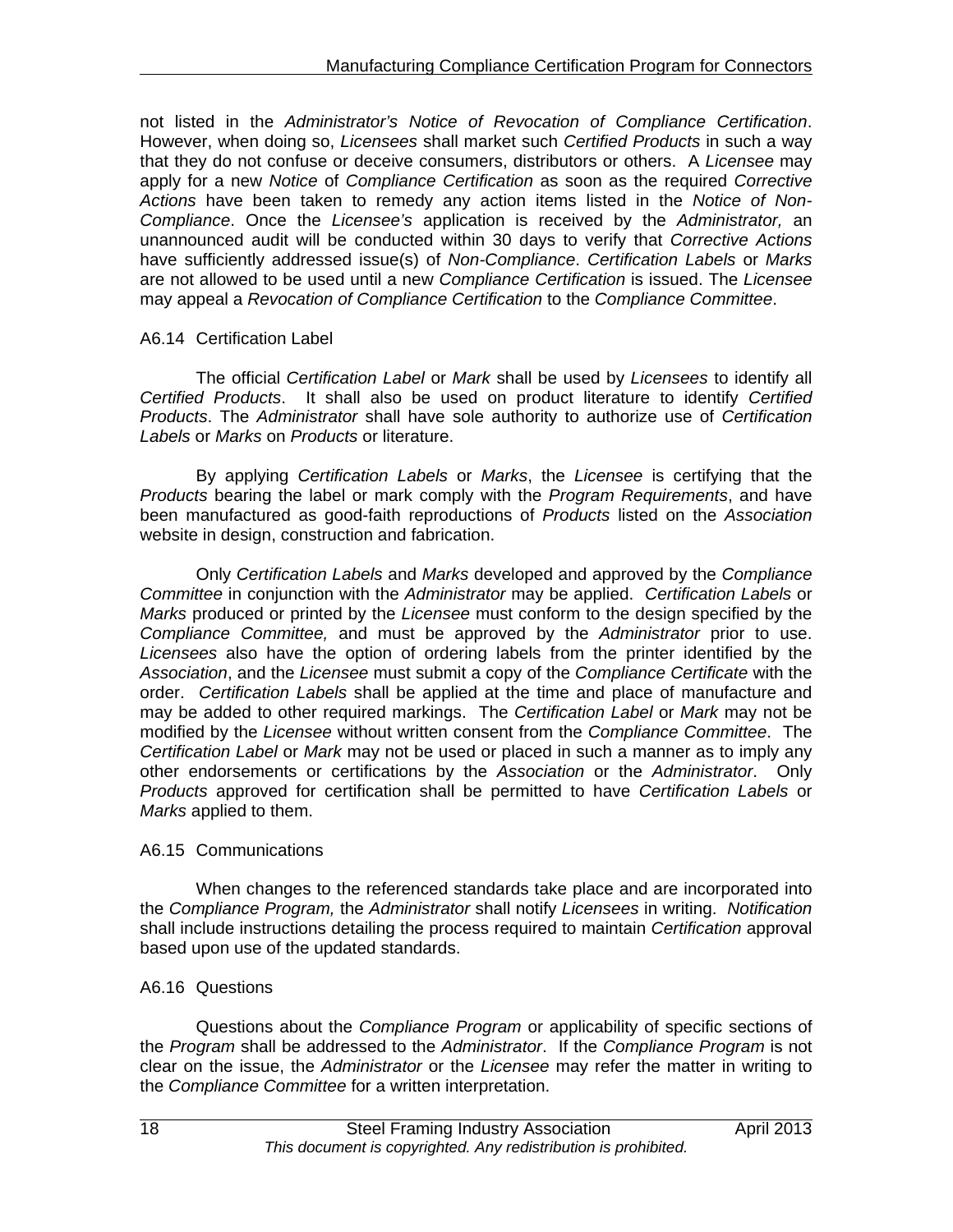# A7 Membership

A manufacturer is required to sign License Agreements with the *Association* and the *Administrator* in order to participate in the *Manufacturing Compliance Certification Program*. The manufacturer agrees to abide by the *Program Requirements* as set forth in these *Program Requirements* and other referenced *Program* documents. The License Agreements shall automatically renew annually provided that the *Licensee* continues to comply with the *Program Requirements* as set forth in these *Program Requirements*, and continues to pay all applicable fees. Failure to comply with the *Program Requirements* shall constitute a breach of the License Agreements, and may result in *Revocation of Compliance Certification.*

#### A8 Licensee Roles and Responsibilities

The participating *Licensee* is a manufacturer of *Products* who certifies that *Certified Products* included in the *Manufacturing Compliance Certification Program* comply with the *Program Requirements*. The *Licensee* shall have the following duties and responsibilities:

- a. Continuously manufacture *Certified Products* in compliance with the requirements of the *Manufacturing Compliance Certification Program*.
- b. Maintain an adequate quality control program or programs to ensure that certified structural and non-structural cold-formed connectors used with steel framing *Products* are manufactured in accordance with the *Program Requirements*. (Minimum quality control requirements for participation in this *Program* are specified in Section A11.)
- c. Provide the *Administrator* with an annual schedule of plant or facility closings and notify the *Administrator* of any changes when they occur.
- d. Notify the *Administrator* immediately of any changes in location, or the addition or deletion of plants or facilities that manufacture or assemble *Certified Products*.
- *e.* Notify the *Administrator* of any changes to the list of *Designated Products.*
- f. Permit free access during normal working hours for the *Administrator's Auditor* within 15 minutes of his arrival at the facility, and allow him access into the manufacturing areas, warehouse areas, material storage facility areas, and provide the *Administrator's Auditor* with any requested quality control records that validate the certification process.
- g. Provide a primary and secondary audit contact at each manufacturing plant or facility who will be available to accompany the *Auditor* throughout the audit process and who has the authority to sign the appropriate audit form.
- h. Address all *Notices of Non-compliance* assigned as a result of the audit process and document *Corrective Actions,* in writing, to the *Administrator* within the prescribed timeframes.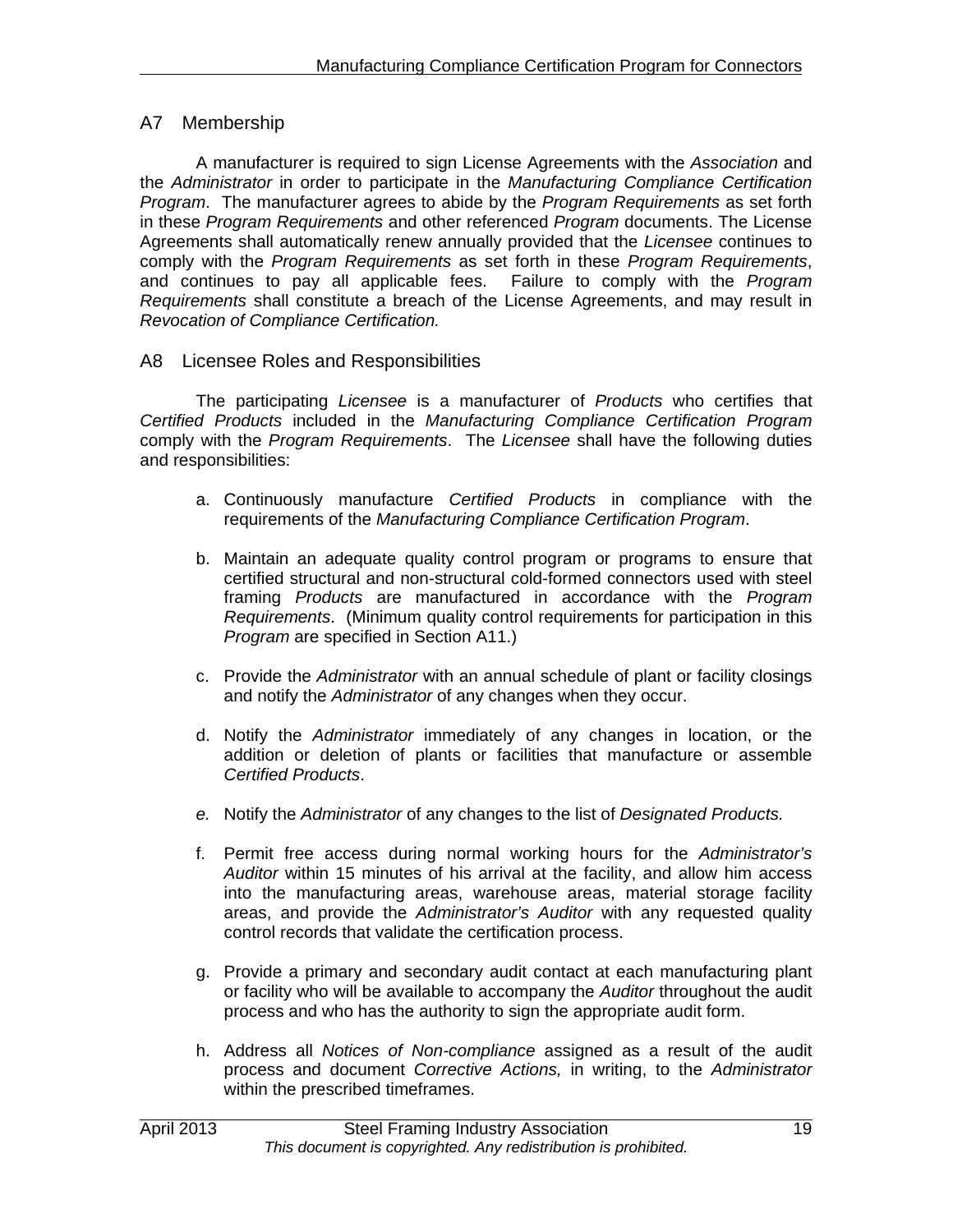- i. Apply *Certification Labels* only as authorized by the *Manufacturing Compliance Certification Program*.
- j. Comply with all marking and labeling requirements.
- k. Pay all applicable fees due the *Association* or the *Administrator*, as well as any other costs due as described in the underlying Agreement or in the *Manufacturing Compliance Certification Program*. Failure to pay fees on a timely basis shall subject *Licensee* to *Revocation of Compliance Certification*  and may exclude *Licensee* from the *Manufacturing Compliance Certification Program*.

#### A8.1 Marketing

*Licensees* may use the *Certification Label* or *Mark* in marketing when it appears to directly relate to the *Manufacturing Compliance Certification Program*. The use of the *Certification Label* or *Mark* may only be used on pages where all *Products* represented on that page are *Certified*. As an alternative, if not all *Products* on a page are *Certified*, then a manufacturer is permitted to footnote or otherwise indicate which *Products* are *Certified*, and the *Certification Label* or *Mark* is not permitted to be broadly displayed on the page. Wherever the *Manufacturing Compliance Certification Program* is used or referenced in marketing, the *Licensee* shall include the statement "Check the updated list of *Certified Production Facilities and Products* at [*Administrator's*] website. *Licensees*  may not use the *Certification Label* or *Mark* until all appropriate agreements between the manufacturer*,* the *Association* and the *Administrator* are executed, and the *Products* are qualified under this *Program* and a *Compliance Certification* has been issued. Appropriate clarifications, highlights, footnotes, etc. must be used to ensure clarity about which products are qualified under the *Compliance Program* and which are not.

No *Licensee* shall be permitted to use *Certification Labels* or *Marks* in future literature if it has received a *Revocation of Compliance Certification* and has not had all relevant facilities re-certified. The *Certification Label* or *Mark* shall not be used to indicate that the *Association* or the *Administrator* in any way endorses the *Licensee* or its *Certified Products.* The *Administrator* shall be responsible to review all *Product* literature and *Product* websites of each *Licensee* at the time of the unannounced audits to verify compliance with the *Program Requirements*.

#### A8.2 Communications

 All official communication with the Administration and/or *Compliance Committee* shall be in writing or by electronic submission. Verbal communications are considered to be not official. All communications concerning the *Compliance Certification Program* shall be done through the *Administrator*.

#### A9 Compliance Committee

A9.1 Roles and Responsibilities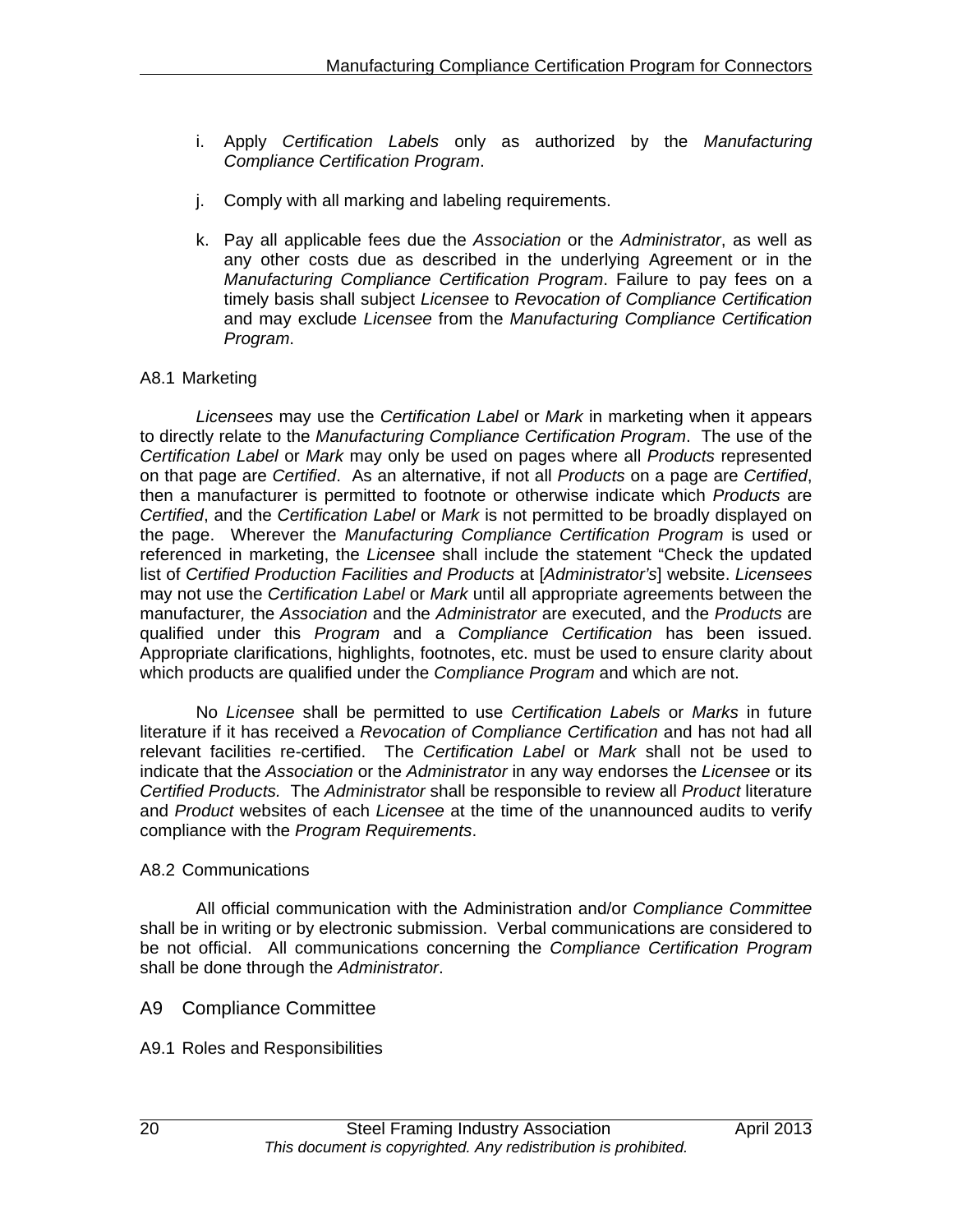The *Association's Compliance Committee* shall be responsible for the maintenance and oversight of the *Manufacturing Compliance Certification Program*, including but not limited to the following duties:

- a. Contract with the *Administrator* and review periodically the *Administrator's* performance.
- b. Monitor the *Administrator's* records.
- c. Formulate general policy to ensure the uniformity and equity of the *Compliance Program's* administration.
- d. Monitor all *Applicable Building Codes* and *Applicable Standards*, and update the *Manufacturing Compliance Certification Program* as deemed necessary.

The *Compliance Committee* shall receive periodic reports from the *Administrator*  about the status of the *Manufacturing Compliance Certification Program.* All reports from the *Administrator* are to be aggregated and generic to protect the confidentiality of the *Licensee*, except where required to rule on an appeal. The *Compliance Committee* shall respond to requests for technical interpretations posed by the *Administrator* or *Licensees*. The *Compliance Committee* shall review appeals from *Licensees* relative to the *Program Requirements* or *Administrator's* decisions.

#### A9.2 Revisions to Standards

 The *Compliance Committee* shall stay apprised of changes to building codes and standards. The *Compliance Committee* will implement changes to this program as deemed appropriate.

#### A9.3 Review of Appeals

The *Administrator* is responsible for the execution of the functions described in these *Program Requirements*. However, any *Licensee* may appeal *Revocation of Compliance Certification* decisions made by the *Administrator* by sending a written appeal to the *Compliance Committee* Chairperson*,* and sending the *Administrator* a copy within 30 days of receipt of a written notice of *Revocation of Compliance Certification.*  The appeal shall state the reason(s) that the *Licensee* is seeking review of the *Administrator's* determination.

The *Licensee's* written appeal shall contain sufficient information and/or documentation to accurately identify the factual background, the nature of the dispute and the decision or desired outcome sought. The *Administrator* shall submit materials to the *Compliance Committee* supporting his determination within 10 days of the *Licensee's* appeal.

The *Compliance Committee* shall rule on the appeal within fourteen (14) *days* of receiving the *Licensee's* appeal and the *Administrator's* materials. In its review of the *Licensee's* appeal, the *Compliance Committee* shall consider input from the appealing *Licensee* and the *Administrator*, and may seek and consider input from the *Association's* technical staff and legal counsel. Input may also be requested from other qualified individuals or organizations with pertinent laboratory, technical or industry experience.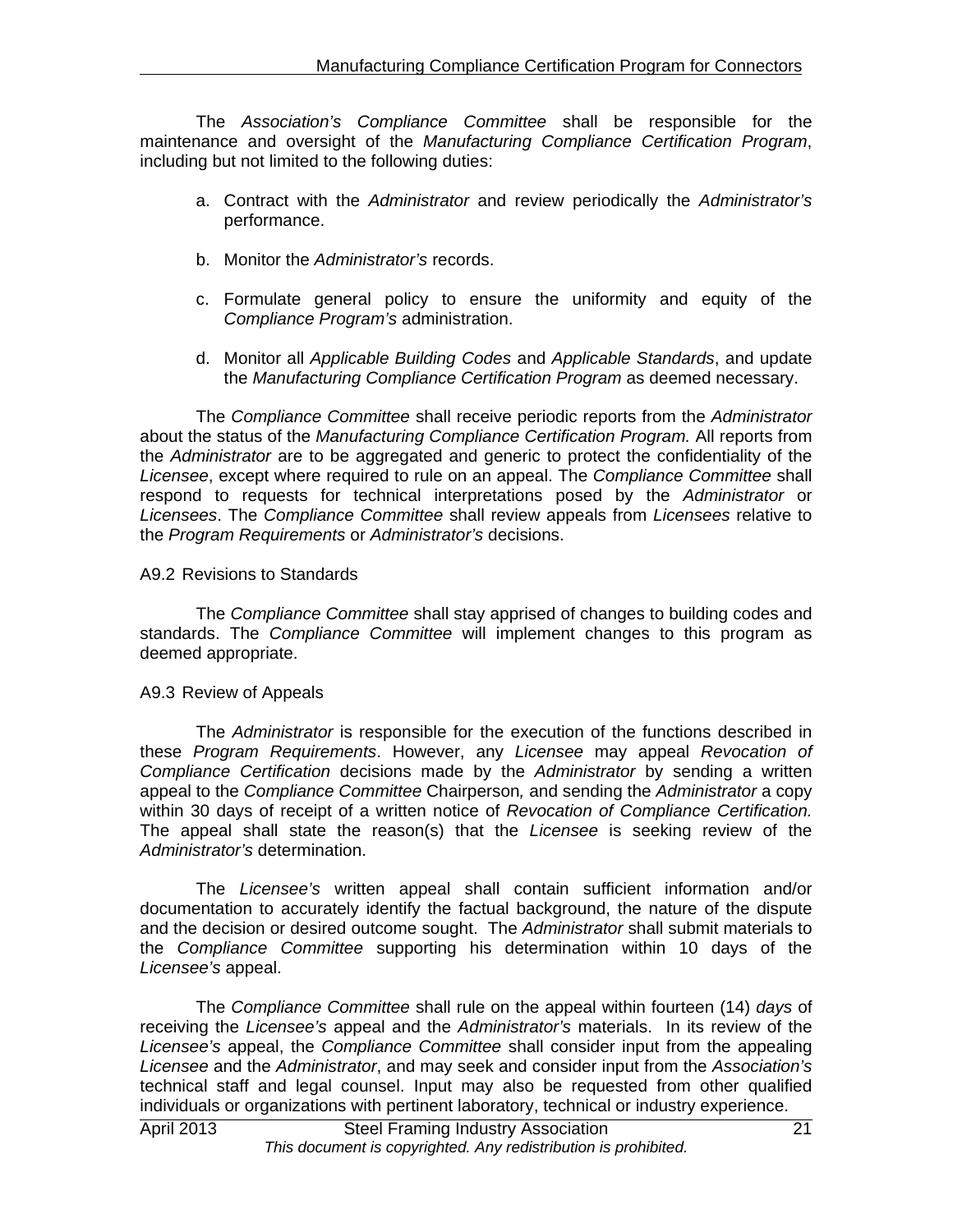During the appeal process, the *Licensee* may not use *Certification Labels* or *Marks* on *Products*. If the *Administrator's* decision is sustained by the *Compliance Committee*, *Revocation of Compliance Certification* shall continue as per Section A6.13.

# A10 Communications

The *Licensee* and the *Administrator* shall not make any public comments, including statements at *Association* meetings, on the status of any particular *Product* or *Licensee* except to refer all inquiries to the *Certified Manufacturing Facilities List*. The *Association, Licensee* and the *Administrator* are obliged to maintain the confidentiality of proprietary information received from participating companies. This obligation is detailed in the formal agreement between the *Association* and the *Administrator*, and in the individual agreements between the *Licensee, Administrator and Association.* The *Administrator* shall maintain the *Certified Manufacturing Facilities List* on its servers. The servers shall be accessible through a seamless link from the SFIA website.

#### A11 Quality Documentation

All *Licensees* are required to submit a Quality Control Manual to the *Administrator*. The Quality Control Manual should document how the *Licensee's* quality control program and procedures meet the requirements of Section 2 of ICC-ES AC10.The prospective *Licensee* shall forward a copy of the Quality Control Manual to the *Administrator* before the *Program* applicant is approved as a *Licensee.* Each of the *Licensee's* manufacturing facilities capable of producing *Products* shall have on file a physical copy of the Quality Control Manual, Referenced Documents and the *Compliance Program*.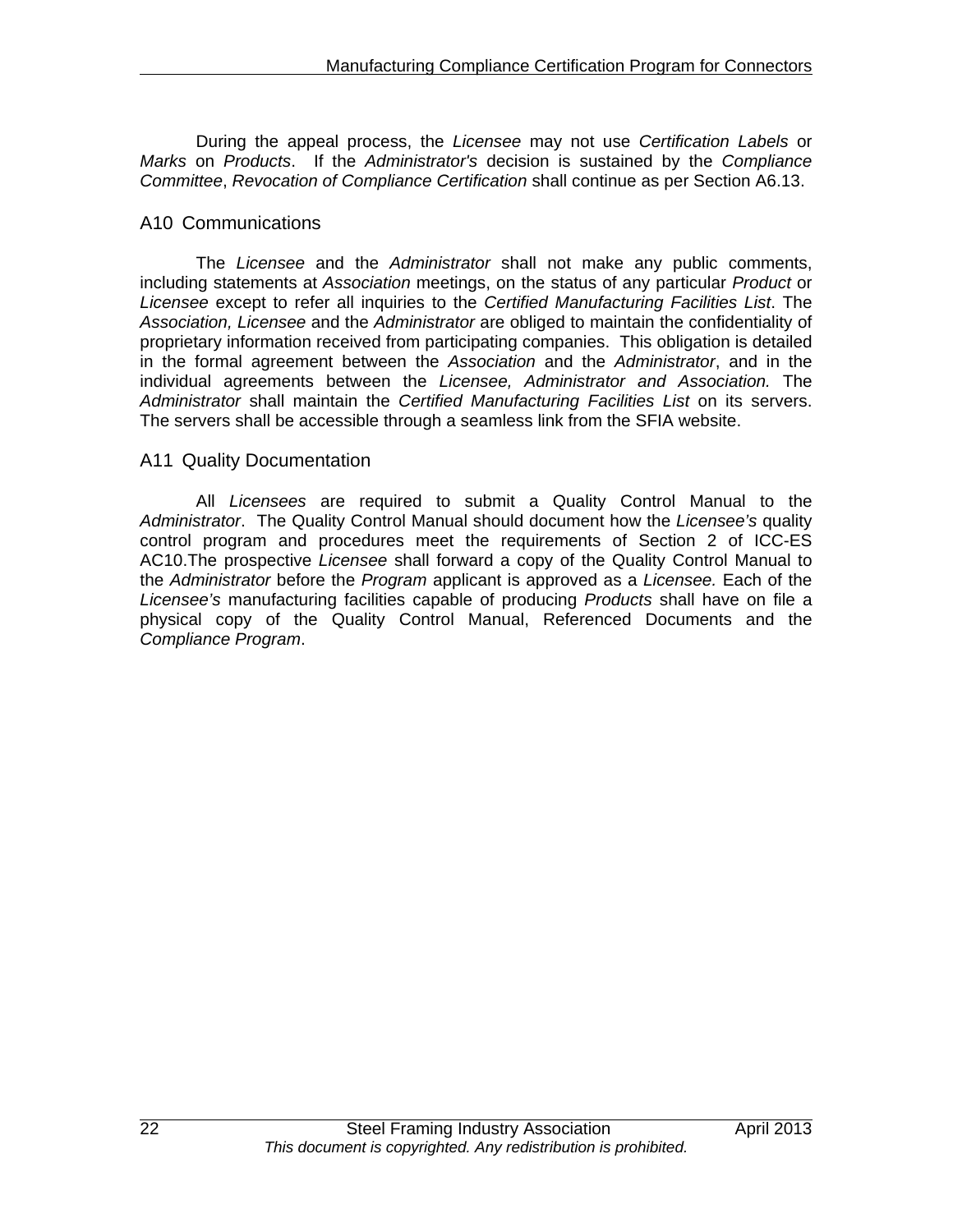# **B. Materials**

# B1 Properties

#### B1.1 Mechanical and Chemical Properties for Cold-Formed Steel Components

Cold-formed steel components must be manufactured from steel having mechanical and chemical properties suitable for the application and manufacturing requirements, and must be in accordance with a Published Specification as defined by AISI S100.Other components shall be in compliance with applicable ASTM standards.

The thickness of cold-formed steel components shall be suitable for the application and manufacturing requirements. The minimum base steel thickness of any cold-formed steel component shall not be less than 95% of the design thickness.

#### B1.2 Mechanical and Chemical Properties for Non-Cold-Formed Steel Components

Manufacturers are required to establish and document minimum acceptable mechanical and chemical characteristics for non-cold-formed steel components essential for their safe and proper use. Manufacturers are also required to establish, document, and implement inspection or other activities necessary to insure that non-cold-formed steel components meet the established mechanical and chemical characteristics or, where applicable, the specified purchase requirements.

#### B2 Corrosion Protection

B2.1 Cold-Formed Steel Components with a Minimum Thickness of 97 mils and Less

At a minimum, cold-formed steel components shall be manufactured from steel having a zinc coating that complies with the requirements of ASTM A653/A653M G90 [Z275] for exterior applications and G60 [Z180] for interior applications.

B2.2 Non-Cold-Formed Steel Components and Cold-Formed Steel Components with a Minimum Thickness Greater than 97 mils.

For non-cold-formed steel components and cold-formed steel components with a minimum thickness greater than 97 mils, manufacturers are required to establish and document minimum acceptable corrosion resisting characteristics that are essential for their safe and proper use. Manufacturers are also required to establish, document, and implement inspection or other activities necessary for ensuring that such components meet the established corrosion resisting characteristics, or, where applicable, the specified purchase requirements.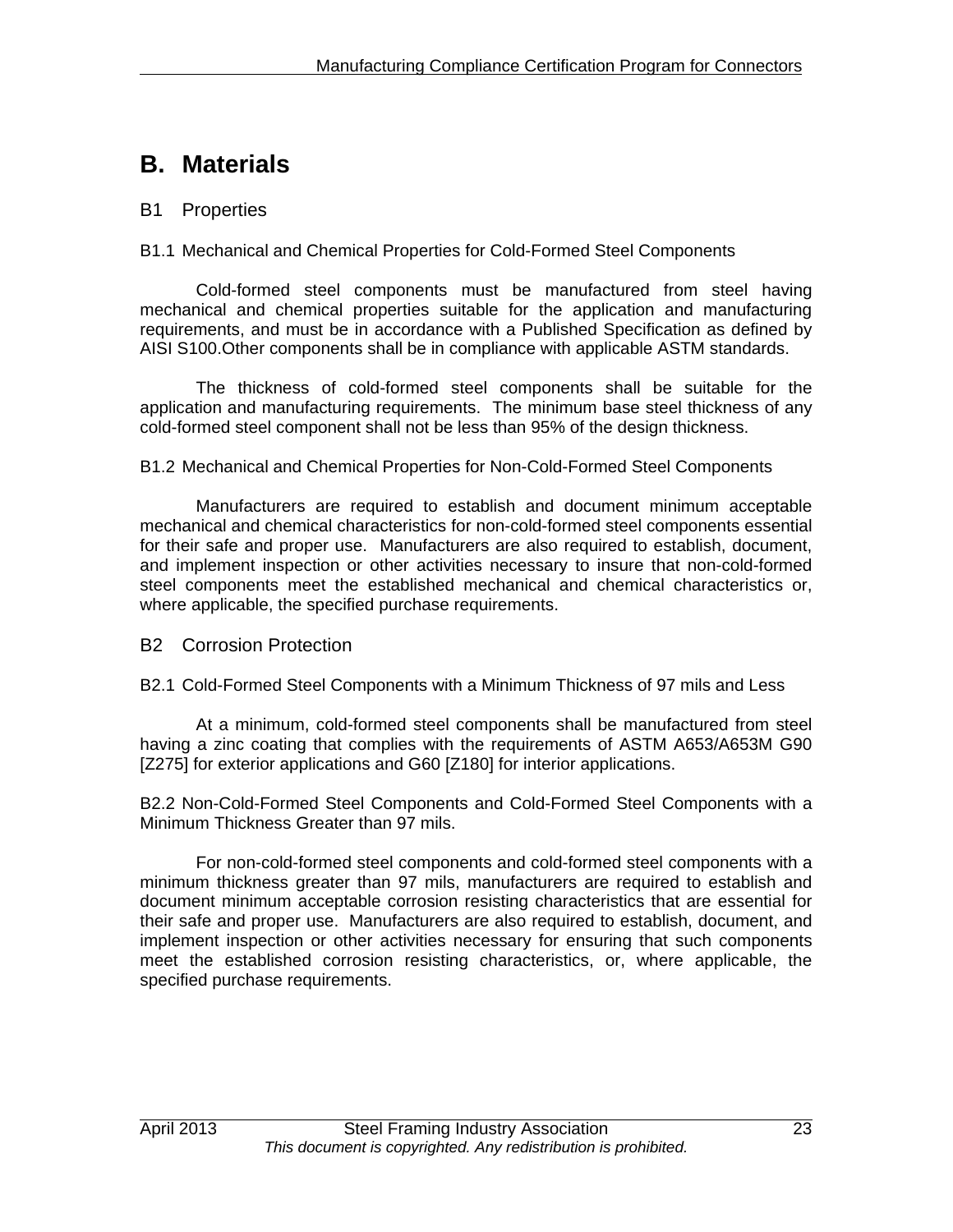# **C. Final Product**

# C1 Dimensions

For *Connectors* consisting of multiple components, a *Product Specification Sheet* or *Production Drawing* shall be provided for each component as applicable. Component dimensions shall be given on the *Product Specification Sheet* or *Production Drawing*.

# C2 Manufacturing Tolerances

Dimensional tolerances of components shall be given on the *Production Drawing* or *Product Specification Sheet* as applicable. Where applicable, tolerances shall comply with appropriate ASTM standards.

# C3 Plant Assembly and Site Installation

*Work Instructions* shall be provided for final plant assembly of the *Connector*. When applicable, welding shall comply with AISI S100, AWS D1.1, or AWS D1.3 as is appropriate. Manufacturers are also required to provide installation instructions for *Connectors*. Installation instructions may be given in the product literature or may be included within the final packaging of the *Connector*.

# C4 Materials

 Material requirements for components or *Connectors* shall be included in the *Production Drawing*, the *Product Specification Sheet*, or the *Material Specification Sheet* as applicable.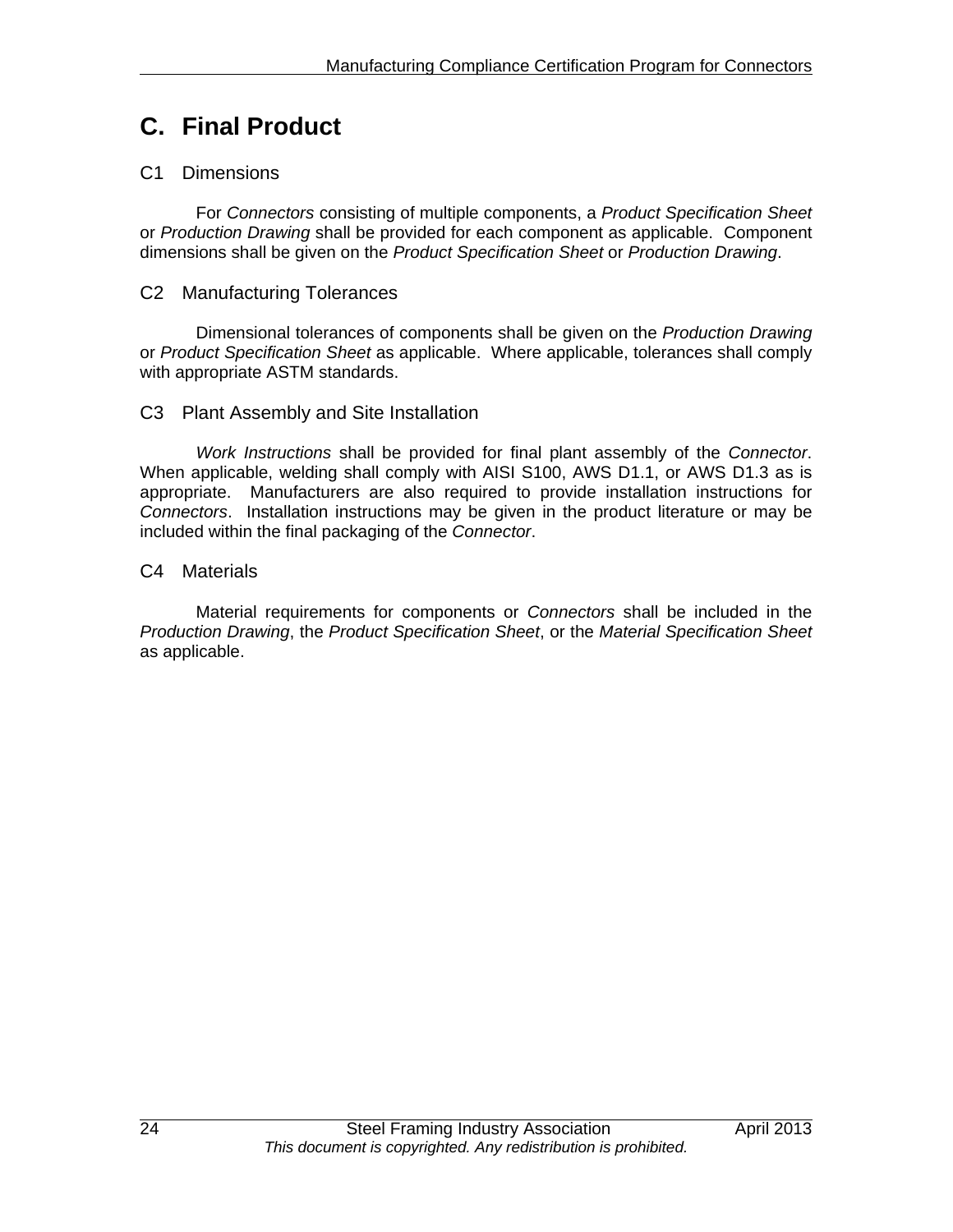# **D. Product Identification**

# D1 Nomenclature

No specific *Product* nomenclature is required for *Connectors*.

#### D<sub>2</sub> Product Marking

#### D2.1 Connectors

Individual *Connectors* shall have a legible label, stencil, stamp or embossment with the following minimum information:

- 1. Manufacturer's identification (that is, name, logo, or initials)
- 2. Manufacturer's *Product* name and/or number that can be referenced back to the manufacturer's load tables or literature.
- 3. For custom *Connectors* that cannot be referenced back to the manufacturer's load tables or literature, the *Connector* shall be appropriately *Marked* so that it can be referenced back to the order documents.

#### D2.2 Non-Cold-Formed Steel Components

The Licensee must clearly *Mark* the vendor identification and batch/lot identification, at a minimum, on the master carton or container, but preferably on the smallest packaging unit as well.

#### D2.3 Packaging Units

 Boxes, containers, or the smallest packaging unit should be appropriately *Marked* so that cold-formed steel components can be traced back to the master coil.